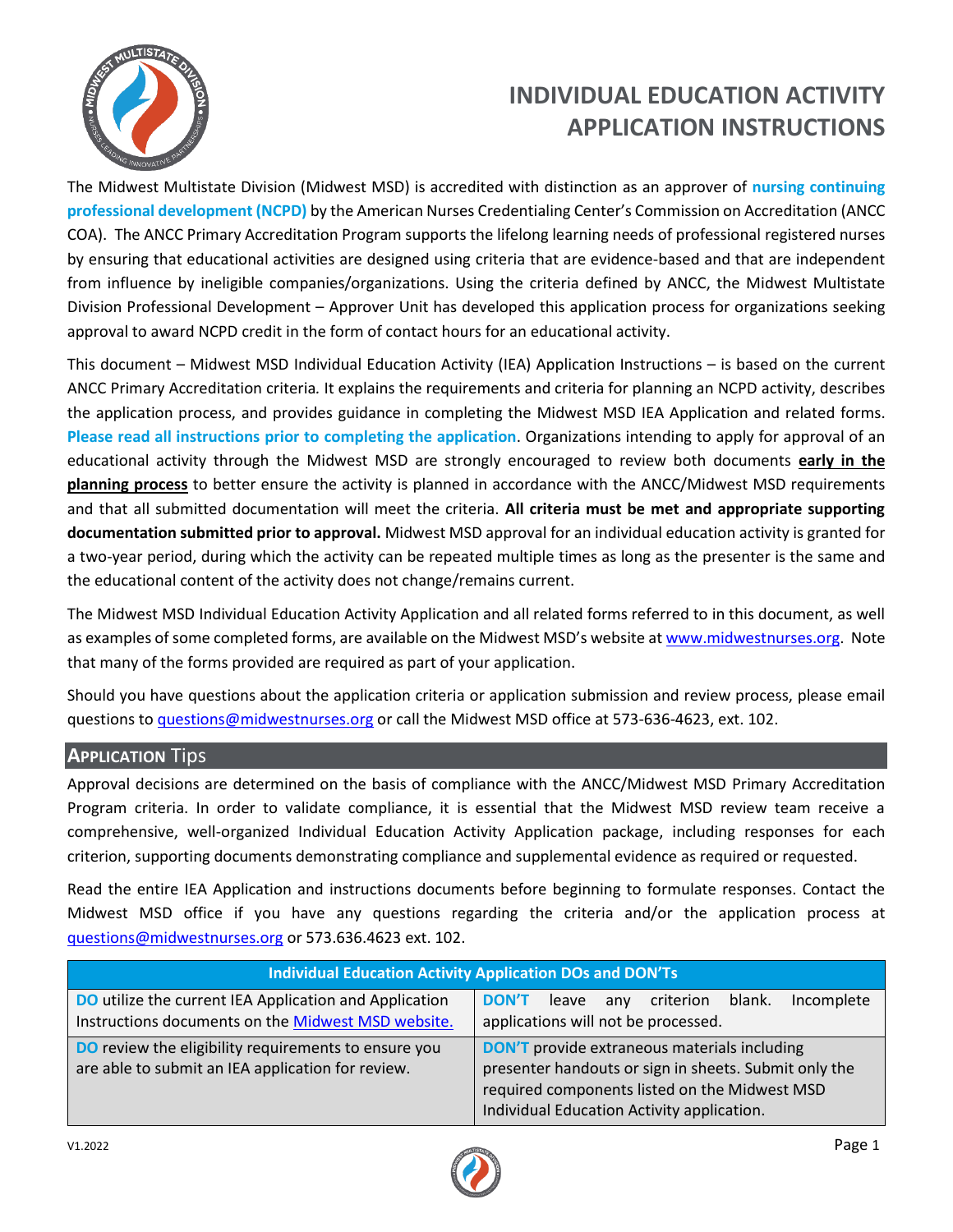| <b>DO</b> ensure consistency throughout the document -<br>listing of contact hours, delivery format, title and date<br>of activity, etc.                                                                       | <b>DON'T</b> provide the slide presentation for the entire<br>educational activity or for each session of a multi-<br>session educational activity.     |
|----------------------------------------------------------------------------------------------------------------------------------------------------------------------------------------------------------------|---------------------------------------------------------------------------------------------------------------------------------------------------------|
| <b>DO</b> complete each section of the application and<br>attach all additional materials requested. Ensure that<br>you have provided a response for each criterion in the<br>application prior to submission. | <b>DON'T</b> submit multiple, non-collated documents,<br>individual Word documents rather than a PDF, or a<br>document that is missing components.      |
| <b>DO</b> type the entire application, including supporting<br>documents.                                                                                                                                      | <b>DON'T</b> submit an application with criterion not fully<br>addressed. All educational design criteria must be met<br>before approval can be issued. |
| <b>DO</b> number all pages of the PDF file sequentially,<br>including appendices. The PDF file must contain a table<br>of contents or be incorporated with PDF bookmarks to<br>facilitate the review process.  | <b>DON'T</b> delay submitting payment for the application<br>review fee. Payment must be received before a final<br>decision is made on an application. |

**Other things to consider as you prepare your Individual Education Activity Application:**

- ➢ The completed application and supporting documentation must be collated into **one (1) Word or Adobe .pdf file** and the file should not exceed 10MB in size.
- $\triangleright$  Applications must be submitted to the Midwest MSD Office by email at least 45 calendar days prior to the educational activity start date.
	- **Email** one (1) collated Word or Adobe .pdf file to **EducationActivities@midwestnurses.org**
- $\triangleright$  Contact the Midwest MSD office if you are unable to meet the deadline. An expedited application process is available under certain circumstances, with prior approval from the Midwest MSD office, and for an additional fee.
- $\triangleright$  Policies and procedures of the Midwest MSD Professional Development Approver Unit ensure confidentiality of all applications and records. One copy of the application packet is kept on file at the Midwest MSD office. All other copies used by Midwest MSD Nurse Peer Reviewers during their review are destroyed.
- ➢ Midwest MSD Professional Development Approver Unit Nurse Peer Reviewers reserve the right to participate, without charge, in any Midwest MSD approved nursing continuing professional development activity for the purpose of monitoring compliance with ANCC/Midwest MSD criteria. When requested, participation/access information must be provided prior to the activity start date.

#### **APPLICATION SUBMISSION DEADLINES & REVIEW FEES**

- The application must be received at the Midwest Multistate Division office **at least 45 calendar days prior** to the educational activity start date. Contact the Midwest MSD if you are unable to meet the deadline.
- Applications received **outside** the application submission deadline **will not be reviewed** and will be destroyed. The application review fee will be returned minus a \$50 processing fee.
- The application review fee is based on the **total number of contact hours** being offered/reviewed for approval, including all concurrent sessions, rather than the number of contact hours an individual participant may earn.
	- $\bullet$  0.5-5 contact hours \$250.00
	- $\bullet$  5.1 20.0 contact hours \$250.00 plus \$20/contact hour
	- 20.1 or more contact hours \$400.00 plus \$20/contact hour

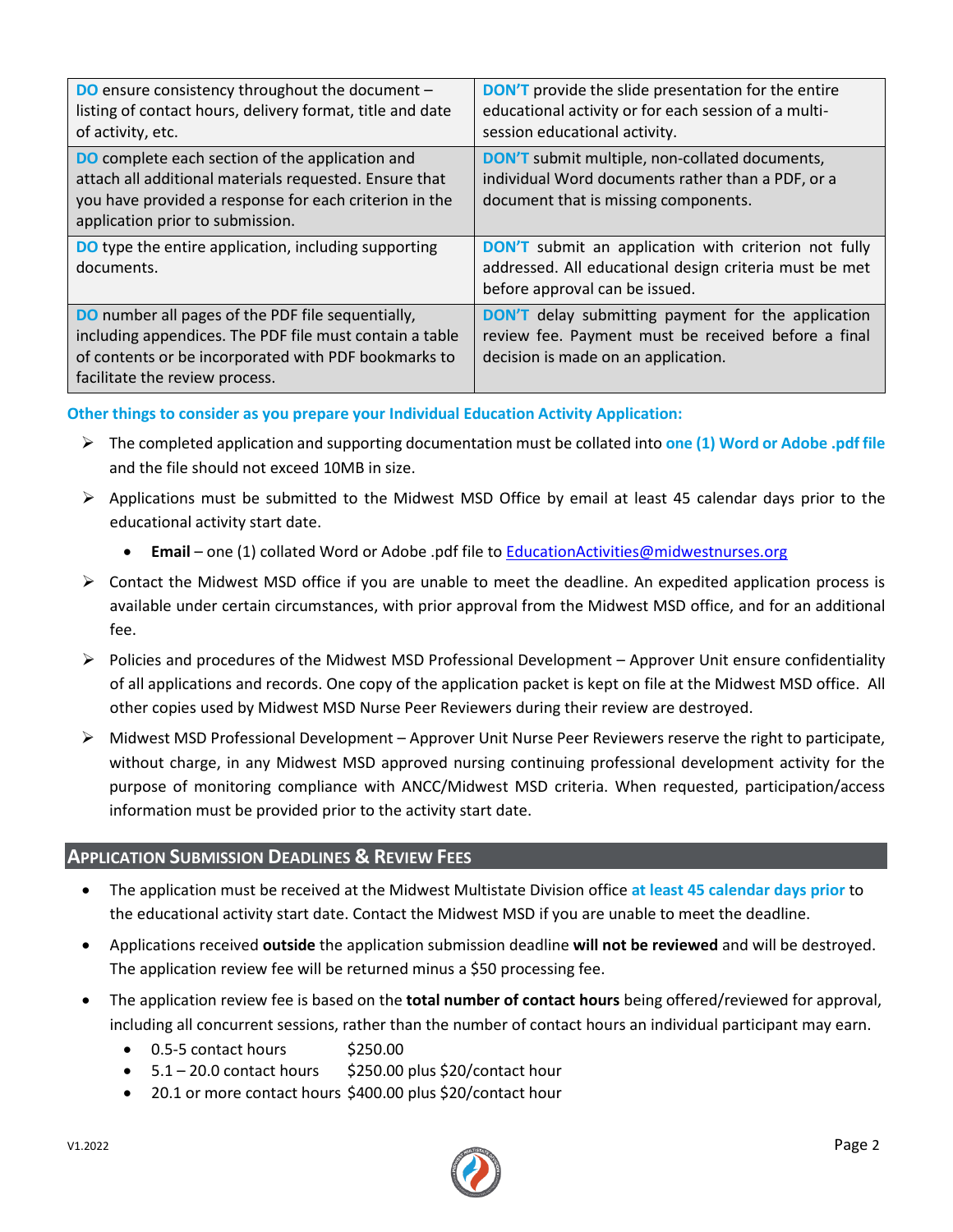- Application review fees may be paid by check or with credit card online. Visit the Midwest MSD website for details. Invoices are generated through the online system when the organization indicates they wish to pay by check. When providing payment by check, please make checks payable to the Midwest MSD and mail them to the address provided on the invoice.
- Application review fees are not eligible for a full or partial refund once the review process has been initiated.
- Application review fees must be paid in full prior to a final decision is made on the application.

# **APPLICATION REVIEW PROCESS**

- $\triangleright$  Upon submission of the application, applicants will receive a confirmation email indicating the application and review fee were received at the Midwest MSD office.
- $\triangleright$  Midwest MSD staff conducts a quantitative review of the application prior to the initiation of the peer review process, scanning the application for completeness and identifying any missing information. An email will be sent to the applicant requesting missing information.
- ➢ The application and supporting materials are then sent to a Midwest MSD Nurse Peer Reviewer Team. Each team member independently reviews the application utilizing the ANCC/Midwest MSD educational design criteria for approval. Each response to the criteria is thoroughly reviewed and rated. Review sheets are sent by the Nurse Peer Reviewers to the Nurse Peer Review Team Leader who summarizes the team's decision and forwards the team's decision to the Midwest MSD office.
- $\triangleright$  When the review team's decision is received by the Midwest MSD office, an email is sent to the applicant, including the review team's decision and requests for revisions. Applicants are given a period of time to respond and provide additional information to show adherence to the criteria.
	- o Please note: All criteria must be met for approval to be issued.
- $\triangleright$  If members of the Midwest MSD Professional Development Approver Unit request revisions or ask for clarification regarding the application, it's important for additional materials to be submitted within the time specified. If materials are not received within the specified time frame, the application review will be completed without the requested revisions and subsequently denied since all criteria were not met. It is strongly suggested that you factor in the time to complete requested revisions in your planning and implementation schedule for the activity.
- ➢ **Retroactive approval is not authorized by the Midwest MSD**. All application criteria must be met, application review fee received, and approval issued prior to the activity start date.

Please feel free to contact the Midwest MSD office if you have any questions about the application submission and/or peer review process.

#### **APPLICATION DECISIONS**

#### **APPROVED**

Midwest MSD approval for an individual education activity is granted for a two-year period beginning the date of the first offering, during which the activity can be repeated multiple times as long as the presenter is the same and the educational content of the activity does not change/remains current. Midwest MSD Professional Development – Approver Unit Nurse Peer Reviewers reserve the right to participate, without charge, in any Midwest MSD approved nursing continuing professional development activity for the purpose of monitoring compliance with ANCC/Midwest MSD criteria. When requested, participation/ access information must be provided prior to the activity start date.

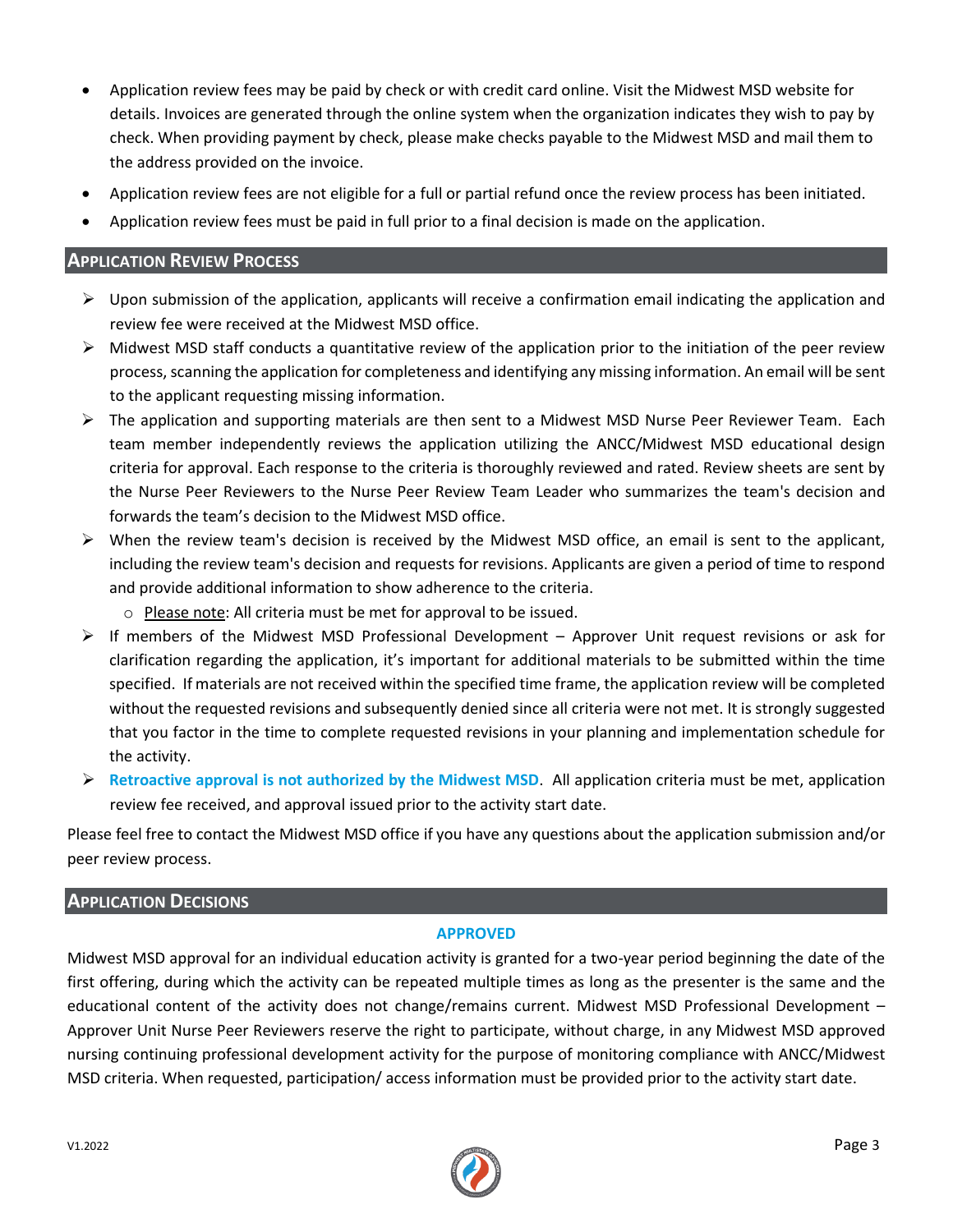#### **DENIED/NOT APPROVED**

If there is insufficient documentation of how the criteria are being met, or if the content of the application does not meet the definition of nursing continuing professional development, the application will not be approved. The application review fee is non-refundable. If an application is not approved, the applicant may choose to resubmit or appeal the decision.

- ➢ Re-Submission: If approval is not granted, the organization may submit a revised application **within thirty (30) days** of notification of non-approval and at least two (2) weeks prior to the first day of the educational activity. Payment of the applicable application review fee must accompany the revised application. Only one (1) re-submission is allowed per application.
- $\triangleright$  Appeal: When an application is not approved by the Midwest MSD, the applicant has the right to appeal the decision. Contact hours cannot be awarded retroactively; therefore, any appeal process must be completed prior to the start of the educational activity. A copy of the appeal process is available upon request from the Midwest MSD office. Changes and/or revisions *may not* be made to the application (or resubmission, if applicable) during the appeal process. The decision of the Midwest MSD Professional Development – Approver Unit after the appeal is final.

#### **REVOCATION OF APPROVAL**

Activity approval may be revoked as a result of any of the following:

- Violation of any federal, state or local laws or regulations that affect the organization's ability to adhere to ANCC/Midwest MSD accreditation criteria.
- Failure to maintain compliance with accreditation criteria
- Midwest MSD investigation and verification of written complaints or charges by consumers or others
- Refusal to comply with a Midwest MSD investigation
- Misrepresentation
- Misuse of the ANCC/Midwest MSD accreditation statement
- Misuse of ANCC/Midwest MSD intellectual property, including but not limited to trademarks, trade names and logos

Activity approval and contact hours will be revoked if there is evidence that the criteria for approval were not adhered to as described in the application. Notice of revocation of approval is sent to the organization by the Midwest MSD office within two weeks of the revocation decision. The organization is responsible for notifying all participants of the revocation of contact hours as soon as possible, but not later than one month following notification of revocation.

Revoked organizations must immediately cease:

- Offering contact hours
- Referring to themselves in any way as approved by the ANCC/Midwest MSD
- Using the ANCC/Midwest MSD accreditation statement
- Using ANCC/Midwest MSD intellectual property, including but not limited to trademarks, trade names, and logos

#### **TYPES OF ACTIVITIES**

**Live/Provider-directed, provider-paced:** The provider controls all aspects of the learning activity. The provider determines the learning outcomes based on a needs assessment, gap analysis, content of the learning activity, engagement strategies, and evaluation methods. (*Examples include live activities and live Webinars*)

**Enduring/Provider-directed, learner-paced:** The provider controls the content of the learning activity, including the learning outcomes based on needs assessment, gap analysis, content of the learning activity, engagement

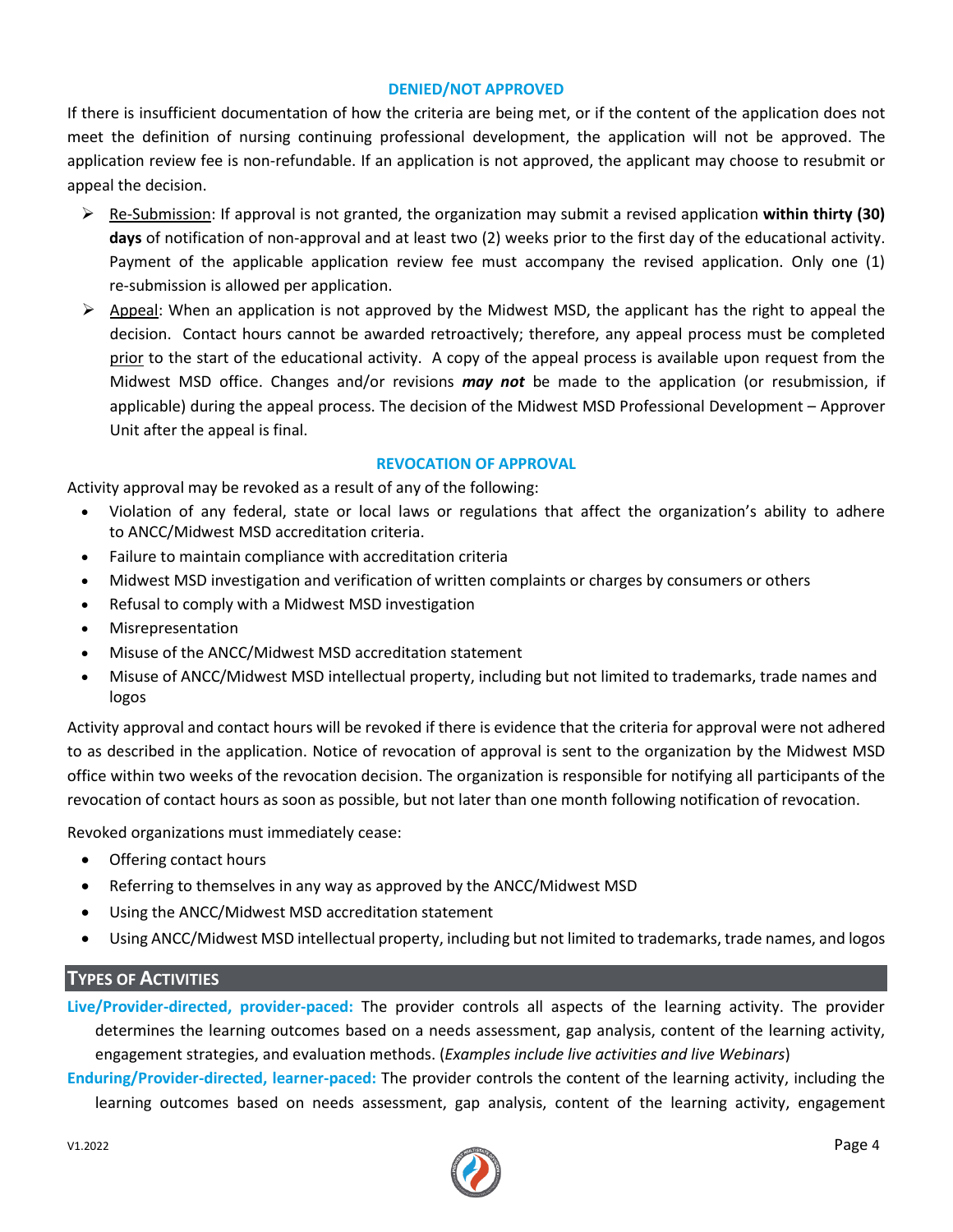strategies, and evaluation methods. The learner determines the pace at which the learner engages in the learning activity. (*Examples include on-demand/computer-based courses, print articles, e-books, printed/online case study review, and self-study modules/independent studies*)

**Blended:** The learning activity is a combination of provider-directed, provider-paced and provider-directed, learnerpaced (face-to-face and web-based/online instruction). The ratio may vary according to the learning outcomes. (*Examples include online educational module prerequisites to a live classroom session and independent reading assignments to be discussed in class*)

Education activities must meet the following guidelines in order to be eligible for awarding of continuing education credit (contact hours):

- Content must enable the learner to acquire or improve knowledge or skills **beyond basic knowledge**
- Content must enhance professional development or performance of the nurse

Content must be:

- Evidence-based or based on the best-available evidence
- Presented without promotion or bias

An educational activity may include content that is eligible for continuing education credit and content that is not eligible for continuing education credit. In that circumstance, continuing education credit may be awarded for the content that is eligible.

# **ELIGIBILITY REQUIREMENTS**

The following ANCC/Midwest MSD requirements and criteria must be met in order to apply for approval of an educational activity to award nursing contact hours:

- The applicant organization must not be an 'ineligible company/organization' as defined by ANCC "*one whose primary business is producing, marketing, selling, re-selling, or distributing healthcare products used by or on patients*". Exceptions are made for nonprofit or government organizations, non-healthcare-related companies, and healthcare facilities.
- The planned learning activity must meet the ANCC definition of Continuing Nursing Education "*Learning activities intended to build upon the educational and experiential bases of the professional RN for the enhancement of practice, education, administration, research or theory development, to the end of improving the health of the public and RNs' pursuit of their professional career goals"* (ANCC, 2015b, p. 44).
- A registered nurse with a current, unrestricted nursing license and a baccalaureate degree or higher in nursing must serve in the role of the Nurse Planner for the activity. This nurse must be **actively** involved in all aspects of planning, implementing, and evaluating the learning activity, and must have authority to implement and maintain all accreditation criteria as specified by the Midwest MSD. The Nurse Planner may not be an employee or representative of or have a relevant financial relationship with an ineligible company/organization.
- Any organization serving as a joint provider of the educational activity (working with the provider organization to plan, implement, and evaluate the continuing nursing education activity) must not be an ineligible company/organization.

Please complete all three steps within 'Eligibility Requirements' to ensure your organization is eligible to apply before proceeding.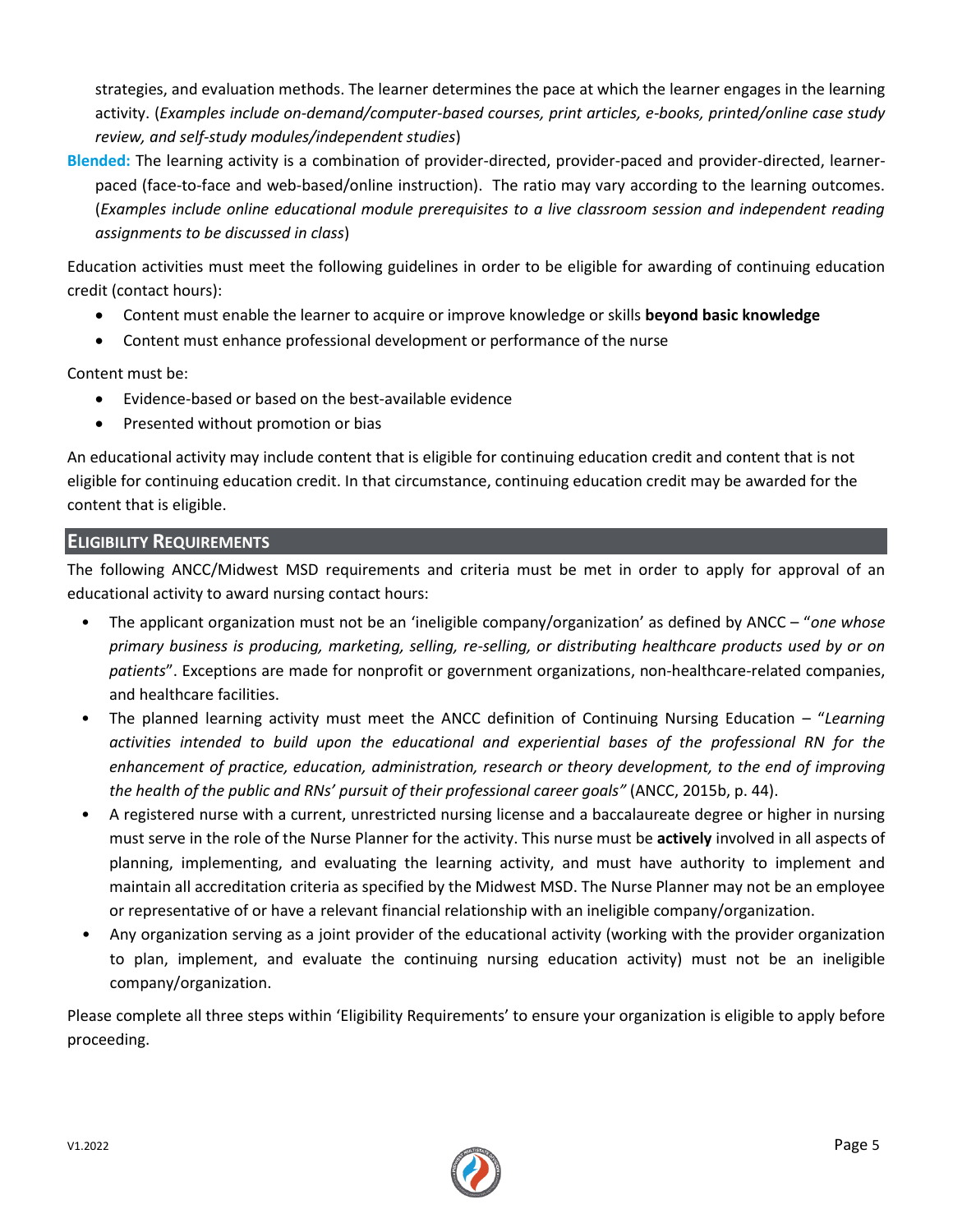# **EDUCATIONAL DESIGN CRITERIA**

The following sections provide an overview of the educational design process for nursing continuing professional development activities incorporating the ANCC/Midwest MSD requirements and criteria for approval. It is arranged to follow the order of the Midwest MSD Individual Education Activity Application and offers instruction in completing selected sections.

*When submitting electronically*, applicants must submit one collated Word or Adobe.pdf file, including the application and supporting documentation, not to exceed 10MB in size. The application file must be typed, page-numbered and collated in a logical order following the application. The PDF file must contain a table of contents or be incorporated with PDF bookmarks.

We expect the application to be carefully reviewed before submission and every effort made to submit an application free from misspelled words, incorrect use of grammar, and incomplete sentences.

For ease of review, follow the order of the guidelines/criteria when preparing an application. This will facilitate a faster review process!

#### **1. JOINTLY PROVIDED ACTIVITIES**

**Joint Providership** is defined as the planning, development and implementation of an educational activity by two or more organizations or agencies. The organization receiving approval for the NCPD activity through the Midwest MSD is referred to as the 'provider' of the activity; the other organization(s) are 'joint provider(s)'. The jointly providing organization **cannot** be an ineligible company/organization. The 'provider' maintains responsibility for a) determining learning outcomes, outcome measures and content, b) selecting planners, faculty/presenters/authors and Content Reviewers, c) awarding of contact hours, d) developing evaluation methods, e) managing commercial support, f) recordkeeping procedures and g) ensuring the provider's name is prominently displayed on all marketing materials and certificates.

A written Joint Provider Agreement ensures that the 'provider' maintains primary responsibility for the NCPD activity. The Midwest MSD Joint Provider Agreement must be utilized. It contains the following:

- 1. Name of the organization acting as the provider
- 2. Name(s) of the organization(s) acting as joint provider(s)
- 3. Statement of responsibility of the provider for:
	- Determination of learning outcomes, outcome measures and content
	- Assessment of relevant financial relationships for planners and presenters
	- Selection of planners, faculty/presenters/authors, and Content Reviewers
	- Awarding of contact hours
	- Evaluation methods
	- Management of any commercial support
	- Recordkeeping procedures
	- Prominent display of provider's name on all marketing materials and certificates
- 4. Name and signature of the individual legally authorized to enter into contracts on behalf of the provider
- 5. Name and signature of the individual legally authorized to enter into contracts on behalf of the joint provider
- 6. Date the agreement was signed

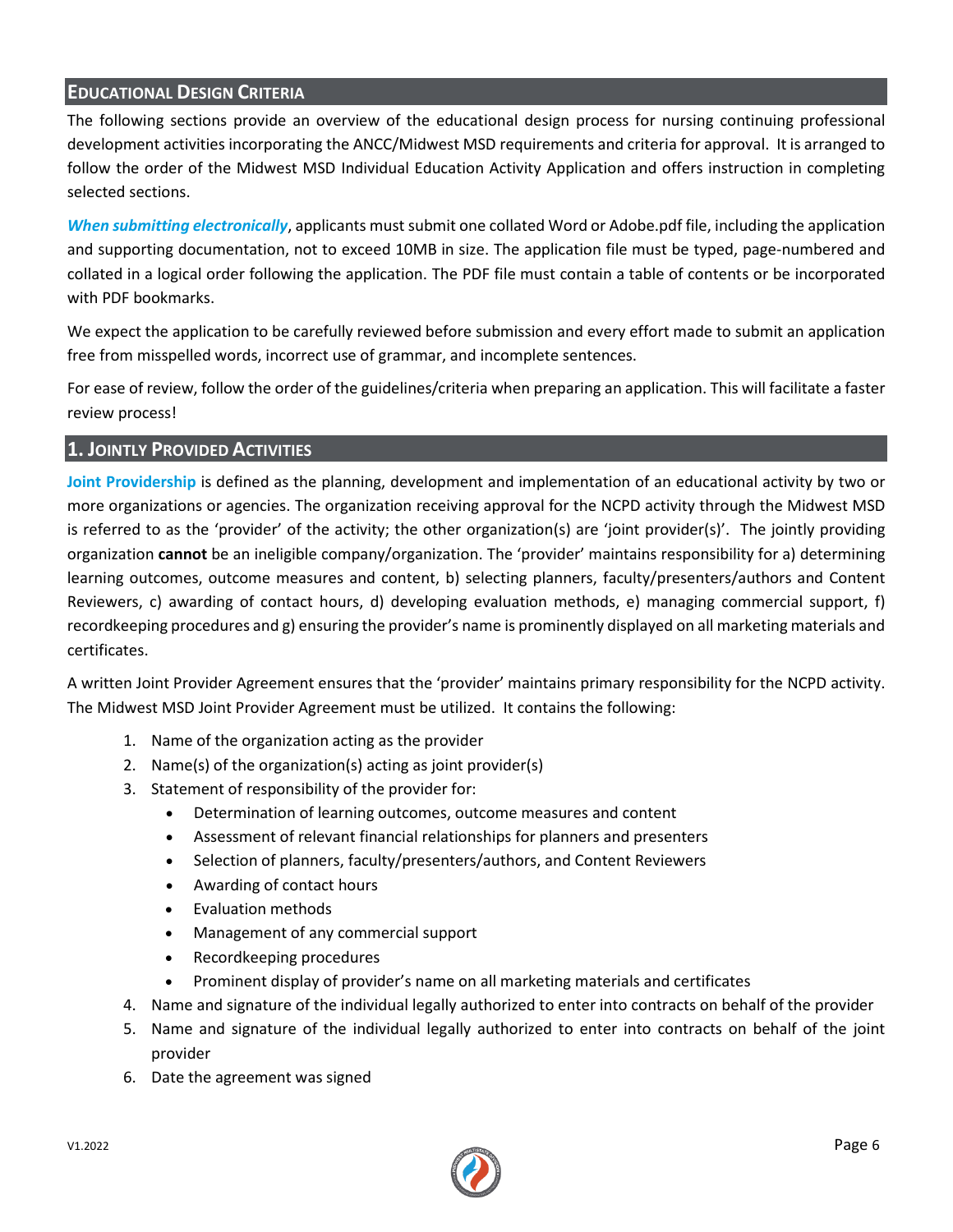The Joint Provider Agreement must be signed by representatives legally authorized to enter into contracts on behalf of each organization involved in the activity and must identify the responsibilities of each organization. The Midwest MSD Joint Provider Agreement may be customized as needed to document financial arrangements, for example, but the above listed responsibilities of the 'provider' may not be altered. It is important that these areas be agreed on by the joint providers at the **beginning of the planning process** to avoid misunderstandings and/or confusion. A copy of the signed Joint Provider Agreement(s) must be kept in the activity file.

The joint provider organization may **not** be an ineligible company/organization. Joint providers may contribute financial or in-kind support for the activity, but they must be recognized as a joint provider rather than as a 'sponsor' of the activity (a sponsor is not involved in activity planning). Jointly providing an educational activity is a collaborative venture that requires the direct involvement of the provider's Nurse Planner. The Nurse Planner is responsible for ensuring adherence by all parties to the ANCC/Midwest MSD educational design criteria.

Joint providership may be appropriate and advantageous for some agencies. For example, a district and a local specialty group may want to plan and offer programs that meet the needs of nurses served by both organizations. Still, it is critical that the provider receiving NCPD approval assumes primary responsibility for the educational activity.

If an activity is jointly provided, the promotional materials for the activity must include the names of both organizations who are joint providers, both receiving 'equal billing' in size and shape of the names and logos. Both names should be prominently displayed with a statement that the activity is jointly provided, so that it is clear to potential participants who is providing the activity.

# **2. EFFECTIVE DESIGN PRINCIPLES**

NCPD activities are developed in response to, and with consideration for, the unique educational needs of the target audience of registered nurses, including advanced practice and specialty nurses. Each educational activity is based on a needs assessment that may be conducted using a variety of methods, including surveys of target audience, subject matter experts, supervisory personnel, or others; review of quality improvement studies; evaluations from previous education activities; review of literature for trends or issues; or changes in standards or laws which might require education. Sources of supporting evidence (documentation) of needs assessment data may include survey data, literature review, summary of past activity evaluations, documentation of requests (typed summary of a conversation, meeting minutes, printed email, etc.), or outcome data. A copy of the supporting evidence must be kept in the activity file.

The needs assessment data are used to identify and validate a gap in knowledge, skills, or practice the educational activity is designed to improve or meet. The planning committee uses information from the needs assessment to identify the current level of knowledge, skill or practice of the target audience. They then determine the difference between the prospective participant's current level of knowledge, skill or practice and where it should be; this difference is the 'problem in practice' or 'professional practice gap.' If the identified gap can be closed by education, the educational activity is designed to address the "missing" knowledge, skill or practice.

• A 'Gap Analysis Worksheet' is available on the Midwest MSD website and is required for use in this process. A copy must be submitted with the application.

Questions to ask: What is the measurable goal or outcome that this activity set out to achieve? What will be measured when the learner completes the activity?

The Gap Analysis Worksheet documents:

• The description of the professional practice gap

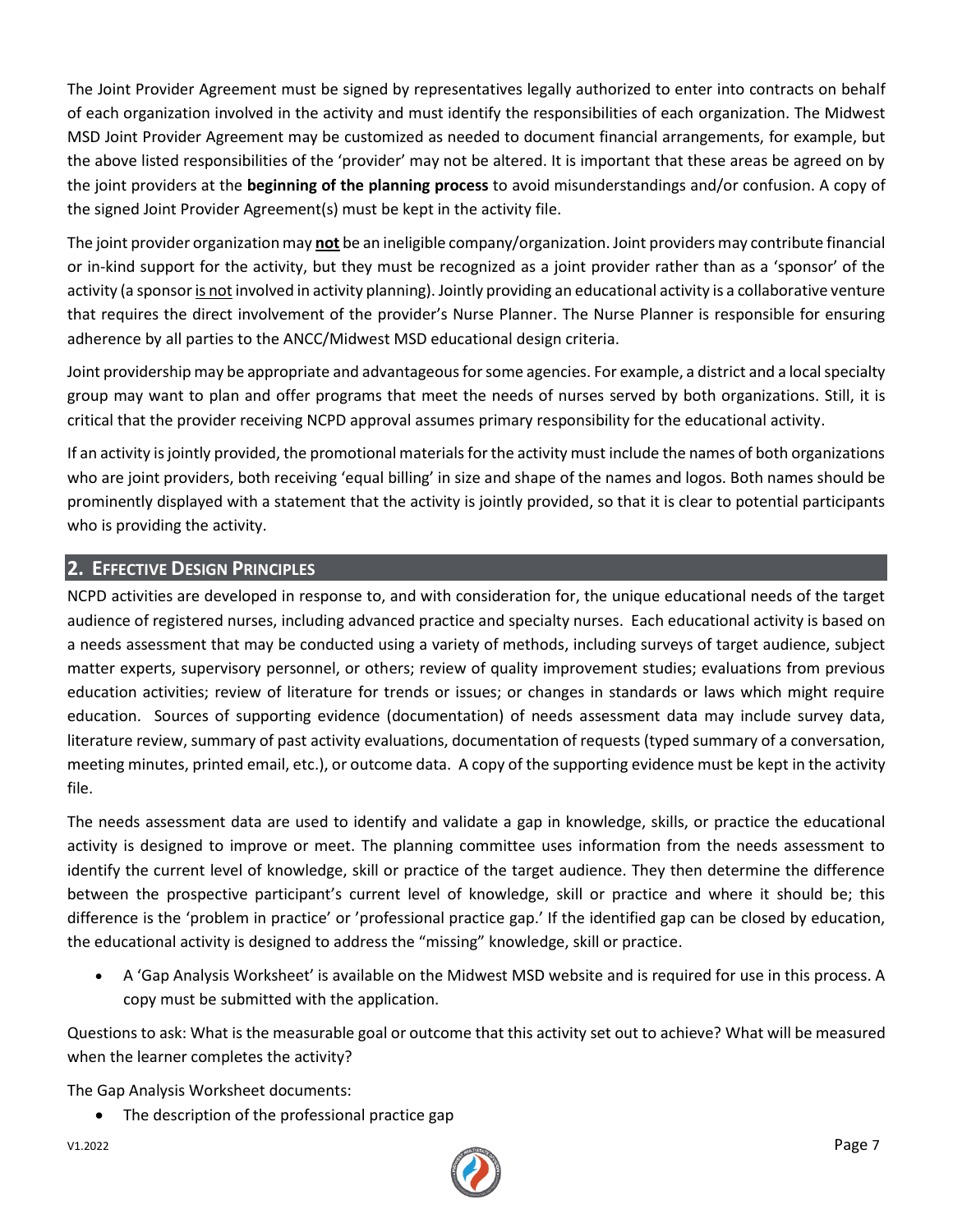- The evidence that validates the professional practice gap
- The educational need that underlies the professional practice gap, and
- The desired learning outcome(s) to close the professional practice gap

The Nurse Planner and planning committee evaluate the root cause(s) of the gap, or why the gap exists. If the gap is related to a lack of knowledge, skills, and/or practices of registered nurses, an educational intervention is appropriate. The gap may exist for other reasons; alternative, non-educational strategies may need to be considered.

It is important to note that a professional practice gap may exist for registered nurses or health care teams regardless of the practice setting. Professional practice gaps are not limited to clinical practice and may also exist in areas of professional work such as administration, advocacy, education and research.

The summary of data area provides the reviewers with an overview of the previous items regarding identified gaps and evidence validating the gaps in one brief paragraph. Explain how **all** of these elements combine to validate that the activity you have planned is **needed** by your target audience.

Once the professional practice gap has been identified, the Nurse Planner and planning committee determine the **target audience** for the educational activity. The target audience is defined as the specific registered nurse learners and other health care team members the educational activity is intended to impact. At a minimum, the target audience for activities awarding Midwest MSD contact hours must be registered nurses. Even when an interprofessional activity is not anticipated, the process of gap analysis may indicate that other disciplines should be included in the target audience.

**Learning outcomes** are written statements that reflect what the learner has gained as a result of participating in the educational activity. Learning outcomes must be observable and measurable. Learning outcomes address the educational needs (knowledge, skills, and/or practices) that contribute to the professional practice gap and achieving the learning outcome should result in narrowing or closing the gap. Learning outcomes for the educational activity are developed by the planning committee and must include a process for measuring the outcome. The learning outcome statement should be written in measurable terms and should include the outcome and could include the metric that the outcome is measured by. Each outcome should have one measurable action verb and specify what the learner now knows or has gained during or as a result of the activity.

Things to consider:

- The learning outcome must tie to the professional practice gap and the underlying educational need. If the underlying need is knowledge, the outcome should be related to measuring a change in the learner's knowledge, etc.
- Outcomes are different from educational objectives.
- The learning outcome(s) should relate to the measurable change that occurs at the end of the educational activity. A long-term change may be the ultimate goal of the activity (e.g., decrease in falls) but it is not measured weeks, months or years later.
- The identified gap(s) in knowledge, skills and/or practice will determine the number of learning outcomes for each activity.
- For an educational activity lasting 7 hours or less, with a single focus, 2 or 3 learning outcomes are appropriate. A learner would typically be required to attend or view the entire activity in order to achieve the outcomes and be awarded contact hours.

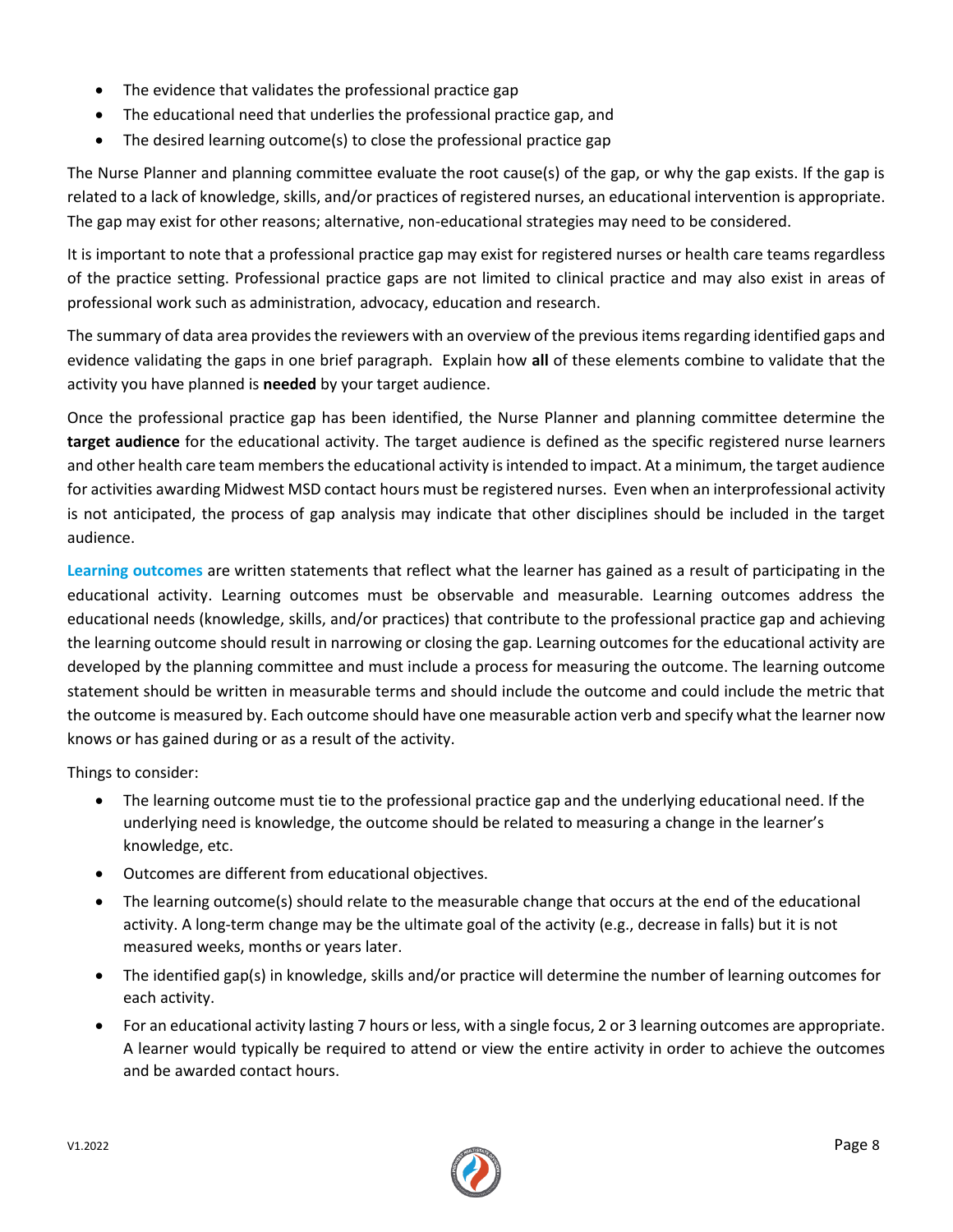- For an activity lasting more than a day, or multiple days, or any activity with multiple "tracks" or concurrent sessions, two options are available:
	- $\circ$  Broadly written, overarching learning outcomes that apply to the entire activity. This approach works best when the entire activity has a single focus in topic or subject matter. A single Educational Planning Form may be utilized for activities of five contact hours or less.
	- o Outcomes written that are specific to each track or topic focus. This approach works best when outcome measures will vary depending on the educational level or practice setting of nurses attending e.g., "advanced" tracks, or when participants can attend concurrent sessions so that some outcomes will apply, and others will not, depending on which sessions are attended. Each session or track should be documented on a separate Educational Planning Form.

Learners could be awarded contact hours based on attendance at individual sessions, the completion of an entire track, or attendance at the entire activity, depending on what the planning committee felt was necessary for learners to achieve the learning outcomes of the activity.

Let's look at examples of each type of learning outcome. A planning committee from "St. Elsewhere Nursing Association" is planning an all-day cardiac conference, with multiple sessions (4 are planned) on the latest in cardiac care and procedures from multiple presenters. The planning committee is in the beginning stages of developing learning outcomes based on the identified learning gaps of their target audience nurses. They have the choice of **overarching** outcomes or **focused** ones.

For a conference of this type, either type of outcome can be utilized. The planners could develop one outcome for each of the four sessions and measure those with observational exercises or evaluation questions, such as:

- Learners will self-report an increase in knowledge about new medications for atrial fib and atrial flutter
- Learners will self-report an increase in confidence when caring for the post-CABG patient with arm vein harvest
- Learners will participate in the small group exercise on approaches to depression in the cardiac patient
- Learners will self-report an increase in knowledge on diagnostic advances in cardiac catheterization

or they could use 1 or 2 overarching types, such as:

- Learners will self-report an increase in knowledge about current trends in cardiac care, and
- Learners will list at least one knowledge point or concept learned as a result of this activity that they will incorporate into their current practice on the evaluation tool utilized

For the focused outcomes, the evaluation questions are self-evident – planners should ask about the specific learning point described in the outcome itself. For overarching outcomes, the committee will need to develop questions that drill down to the specific learning expected, based on the key points of each presentation. Planners cannot simply put only one question on the evaluation like "*I have an increased knowledge about current trends in cardiac care*" yes/no/if no, why not - because responses would not be specific enough for the committee to determine whether the identified learning gaps in knowledge, skill or practice have been narrowed or closed.

# **Evaluation questions must be detailed and focused, regardless of which type of learning outcome – overarching or focused - that you choose to use.**

**Please note that learning outcomes are not the same as objectives**. Learning objectives are probably more familiar to planners and presenters than learning outcomes, but the terms are not interchangeable. The use of learning objectives was transitioned to learning outcomes in 2016. Objectives indicated what a planner or presenter hoped the learner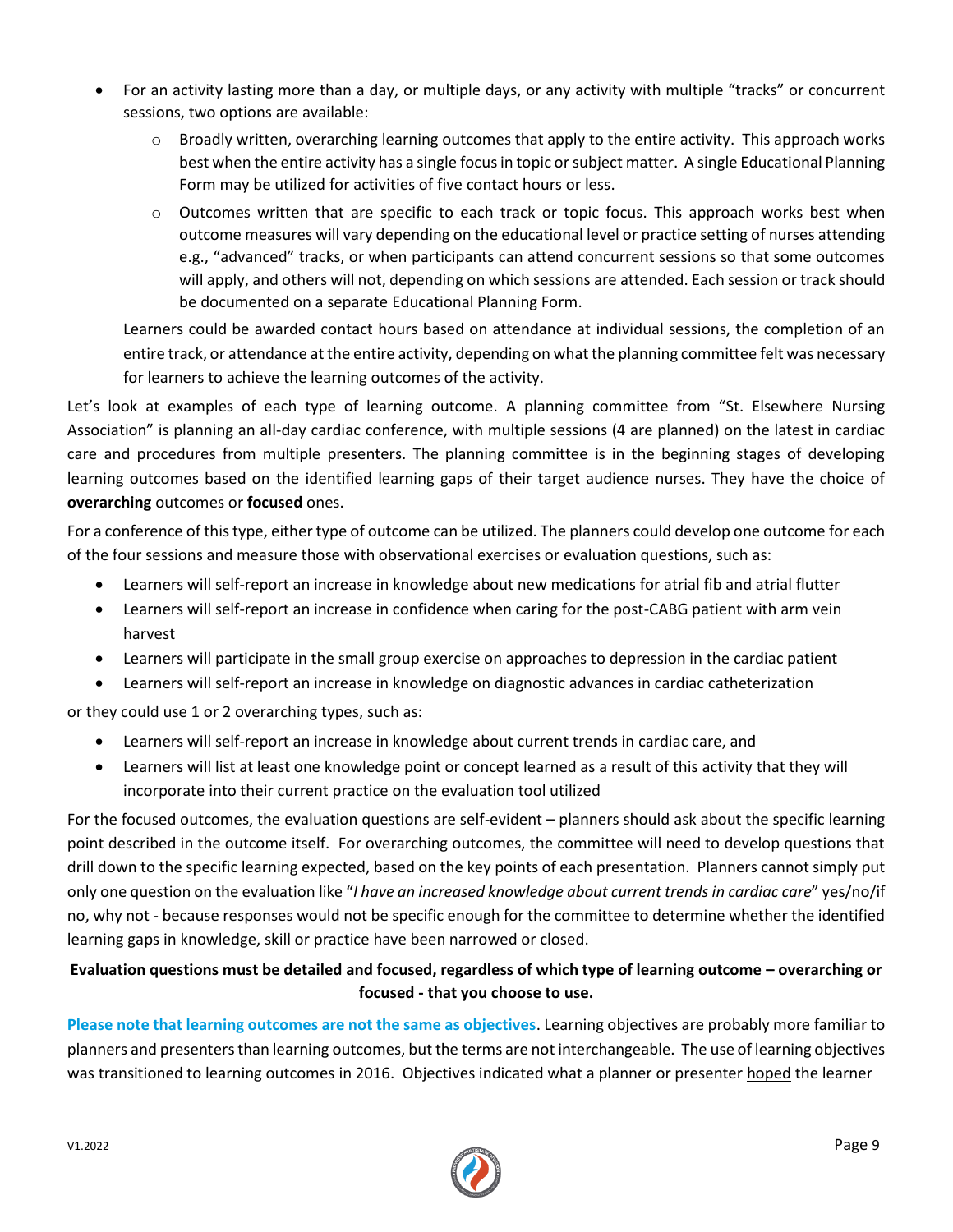would be able to do or know; learning outcomes are what the planners expect will be the end result of the educational activity. Objectives should NOT appear on Educational Planning Forms submitted as part of the application. If a presenter utilizes objectives when completing the Educational Planning Form, the Nurse Planner should collaborate with the presenter to ensure that the identified learning outcomes are used and addressed in the presenter's content. Some accrediting bodies for professions other that nursing still utilize objectives. When you are seeking continuing education credits for these professions, objectives may be used on promotional/marketing materials.

Learning outcomes **must be measured** at the time of the activity or via a long-term evaluation method after the activity. Additional sample learning outcomes:

- Participants will self-report an increase in knowledge regarding the healthcare needs of school-age children (measured by questions on the evaluation form)
- Learners will participate in a small-group discussion on setting professional boundaries (measured by observing the participants during the discussion period and documenting participation in the activity file)
- Learners will self-report an increase in confidence in their ability to provide care to patients with complications of AIDS (measured by questions on the evaluation form)
- Participants will complete a posttest on current treatments for hemorrhagic stroke (measured with a brief 2- 3 question posttest either during the presentation or on the evaluation form – both can be neighbor-graded)
- Learners will practice conversations dealing with difficult people in a role-playing exercise (measured by observing the participants during the role-playing exercise and documenting participation in the activity file)

Remember that learning outcomes and their associated evaluation questions should never ask about what a learner 'can do', 'will be able to' or 'could do' in the future, such as "Learners can discuss the difference between emphysema and bronchitis". This is merely adding a word to an objective ("can") to make it look like an outcome. Learning outcomes and evaluation questions should focus on measuring the learning that has just taken place – what has the participant gained, learned, demonstrated or changed **right now**?

Developing learning outcomes is a vital part of activity planning, as the outcomes chosen will influence content, learner engagement strategies, and evaluation methods. Communication with your presenter(s) is also vital, both to ensure that they understand the difference between objectives (no longer needed from them) and outcomes (determined by the planners to close the identified gap) and to discuss the need for interactive content. Presenters should be strongly discouraged from presenting content in a strict lecture format, without input and active participation from attendees. Research has established that **interactive** exercises or activities within the content results in more meaningful and memorable experiences for participants.

The **Midwest MSD Educational Planning Form** must be used to document the educational design process, including the learning outcomes, outline of content, time spent on each section of content, presenter(s)/faculty/author(s) for each session/presentation, learner engagement strategies and the references/resources used in the development of the content. Though presenters/faculty/authors participate in the development of content and engagement strategies, the Nurse Planner is responsible for ensuring proper completion of the Educational Planning Form(s) and assuring that outcomes are measurable, there is content to support each outcome, and engagement strategies are appropriate to achieve the outcomes.

- For the majority of activities each presenter should assist in completing an individual Educational Planning Form that includes their references/resources used to develop their content.
- For educational activities five contact hours or less, with one or two presenters, and a single focus, one Educational Planning Form may be utilized to document all requirements.

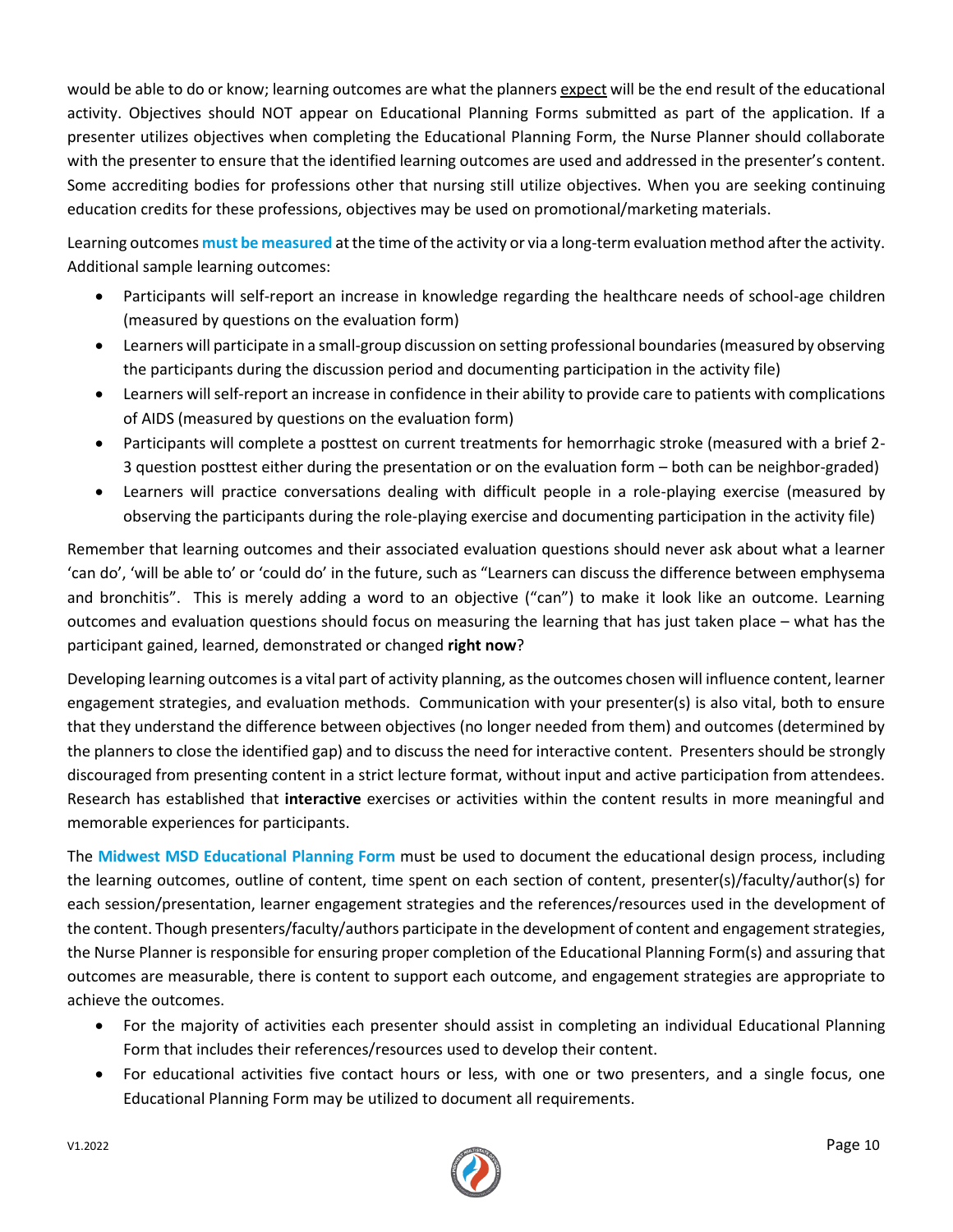• For educational activities over five contact hours, with multi-tracks or concurrent sessions/ multiple topics/ multiple presenters or provided over multiple days, it is recommended that each session/track should be documented on a separate Educational Planning Form.

**Content** for the educational activity may be chosen by the Nurse Planner and planning committee, in collaboration with the presenter(s). Communication with each presenter on what your knowledge gaps are can help the presenter develop content that helps to close those gaps. It is recommended that once the planning committee has determined the learning outcomes for the activity, **the Educational Planning Form with those learning outcomes listed should then be sent to the presenter(s) for completion of the balance of the form.** While the planning committee is able to edit and/or enhance information on the Educational Planning Form as needed, the presenter is the best source for the content outline, time frames, engagement strategies and especially references/resources used as they develop content.

Content documented on the Educational Planning Form must be congruent with the learning outcomes but **not be a restatement of the outcomes**. Content should be written in **outline** format, listing specific content areas to be presented to assist the learner in achieving the outcome(s). Content should be numbered consistently with the related outcome and be based on the best available evidence. If active learner engagement strategies are utilized, they should be included on the content outline with a time frame assigned. It is possible that content not directly related to an outcome but supporting or leading to a participant achieving the identified outcome will be included on the Educational Planning Form, and this is acceptable. Please note: The content description must be detailed enough for the Midwest MSD Nurse Peer Reviewers to make a determination of its adequacy in addressing the outcome(s) as well as the adequacy of the time allotted for each content area. **Skimpy, incomplete or 'blurb' type narratives in the Content column of the Educational Planning Form will cause that form to be returned for revisions.**

It is the responsibility of the Nurse Planner and planning committee to ensure that content is based on the most current evidence, which may include, but is not limited to, evidence-based practice, literature/peer-reviewed journals, clinical guidelines, best practices, and content experts' opinion. If there is concern that content selected is not based on best available evidence or may be biased within the educational activity, the Nurse Planner and planning committee may choose to engage a **Content Reviewer**. The purpose of the Content Reviewer is to provide independent and expert evaluation of content to ensure best available evidence is presented, content is balanced, and content is not promotional or biased. Please note that a Content Reviewer is not a requirement; they should be utilized only if there is a potential for bias or outdated resources/references used by the presenter.

**Time Frame:** The time allotted for each outcome or supplemental content should be appropriate for the content being presented. Time for learner engagement strategies and evaluation is considered part of the learning process, should be listed on the Educational Planning Form(s), and included in the calculation of contact hours. On the Educational Planning Form identify the time needed to complete each section in minutes i.e., 60 minutes, rather than in time lapse format i.e., 9:30 – 10:30 am. **Division of the content into logical time frames is required**.

**References:** Content is selected based on the most current available evidence. References are resources used to develop the presentation(s) within the activity (e.g., bibliography, resource list, etc.). Documentation of **evidencebased references** at the bottom of the Educational Planning Form should support the quality of evidence chosen for content. Examples include, but are not limited to, evidence-based practice, literature/peer-reviewed journals, clinical guidelines, best practices, and content expert/expert opinions. Website, journal article and book references should be fully cited (not just "cms.org") to show the internal web pages and data used by the presenter to develop their content.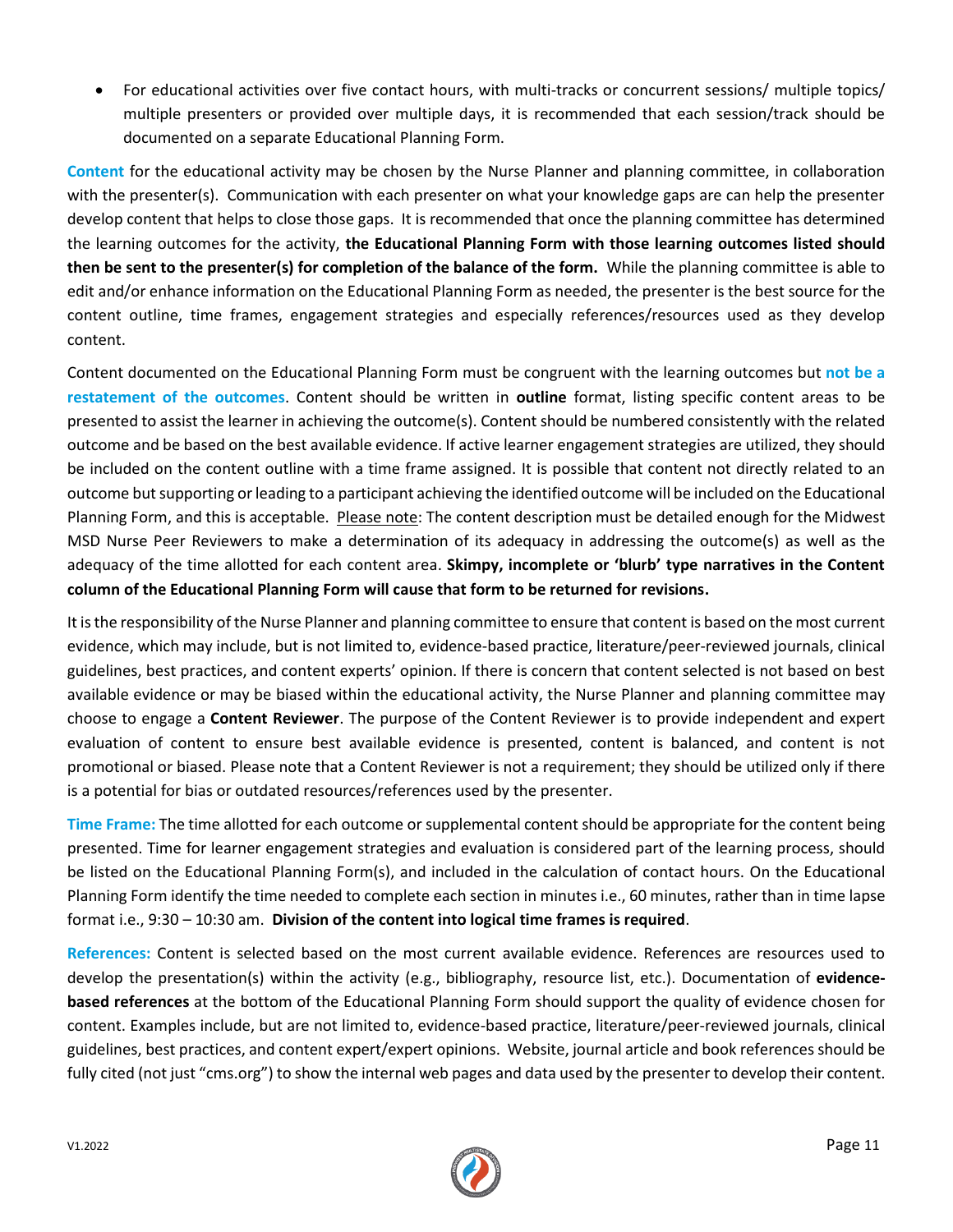References provided by presenters, in the form of PowerPoint slides or separate page listings, are acceptable but must also be included on the Educational Planning Form, not as separate attachments. Industry standard is that references and resources have been developed and/or published within the last 5-7 years. **References that are incomplete, not current or not fully cited will be returned for revisions**.

**Learner engagement strategies:** As part of the educational design process, the Nurse Planner, the planning committee and/or the presenter(s) develop ways to actively engage learners in the educational activity. Please keep in mind adult learning principles in designing NCPD; active participation is encouraged. Engagement strategies used by presenters/faculty/authors for each learning outcome must be identified. Examples include lecture/group discussion, small group sessions, skill practice sessions, question and answer (set aside time or addressing them using a chat/Q&A feature through online format), audiovisuals, audience polling, role-playing, games, online breakout rooms, informal audience check-ins and use of audience reactions, clinical application, simulations, handouts, videos, games, music, displaying the presenters face during the online program, etc. The proposed engagement strategies must be congruent with the activity format, the underlying identified educational need, and the learning outcomes. For example, if the outcome states that learners will demonstrate a new skill, the teaching method must involve some version of role play, case study, return demonstration, etc. so that the learner is able to achieve the outcome. Active learner engagement may function as an opportunity for formative assessment during the educational activity by providing the presenter and/or planners with immediate learner feedback. **Please note:** if one of the active learner engagement strategies (self-check/self-assessment, return skill demonstration, role play, small group discussion, assignments/testing/practice, analyzing case studies or games) is utilized by the presenter(s), that exercise/activity should also appear in the Content outline and have an appropriate Time Frame assigned.

# **3. QUALIFIED PLANNERS & PRESENTERS/FACULTY/AUTHORS/CONTENT REVIEWERS**

The **planning committee** must include one **Nurse Planner** (NP) and at least one other planner (*the second planner does not need to be a nurse*). The NP must be knowledgeable about the NCPD process and is responsible for adherence to ANCC/Midwest MSD requirements and criteria. The NP is responsible for completion of the Midwest MSD Individual Education Activity Application and related forms to document adherence and is most often the individual that Midwest MSD staff and/or Nurse Peer Reviewers contact with questions regarding the activity application. **Only one Nurse Planner may be appointed for an activity.** Other nurses may serve on the planning committee but should be identified as planning committee members only and complete the Planner/Faculty Biographical Data/Financial Relationship Form.

At least one member of the planning committee must have appropriate **subject matter expertise** for the educational activity being offered, and the individual(s) must be identified as the 'Content Expert' on the list of planning committee members in the Midwest MSD Individual Education Activity Application. The Nurse Planner may function as both the Nurse Planner and the content expert; however, a minimum of two people must be involved in the planning of each educational activity. Other planners may be added as needed, including individuals serving as faculty/speakers for the activity. Presenters who are identified as planning committee members must participate fully in the planning process.

Please note that employees or representatives of an ineligible company/organization are permitted to serve as planners, speakers, presenters, authors and/or Content Reviewers ONLY if the content of the educational activity is NOT related to the products of an ineligible company/organization.

• *The Nurse Planner(s) must complete the Midwest MSD Nurse Planner Biographical Data & Financial Relationship Form.*

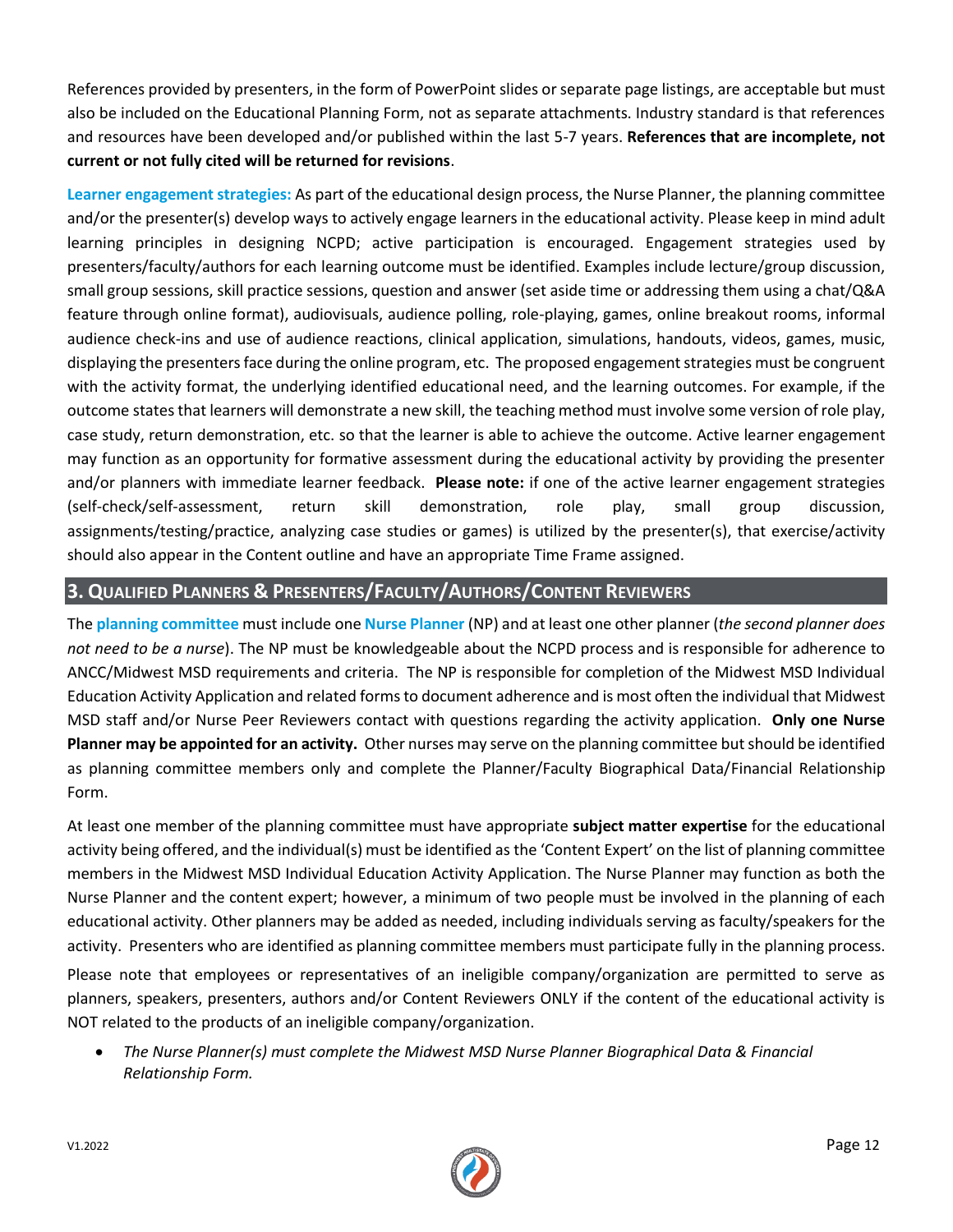The planning committee is responsible for selecting **Presenters/Faculty/Authors** to address the learning outcomes of the activity based on identified needed qualifications such as content expertise, comfort with a particular teaching methodology (e.g., Web-based), presentation skills, and familiarity with the target audience. The planning committee should first identify the necessary qualifications of a presenter/faculty/author on the topic(s) being presented during the activity, including how the necessary qualifications of the presenters/faculty/authors were identified, and then select faculty to meet those identified qualifications.

Presenters/Faculty/Authors must have qualifications that demonstrate their education and/or experience in the content area; qualifications are documented on the Planner/Faculty Biographical Data & Financial Relationship Form. Qualifications must address how the individual is knowledgeable about the topic and how the individual gained expertise. Expertise in subject matter may be evaluated based on education, professional achievements and credentials, work experiences, honors, awards, professional publications, or similar. Please note that pre-licensure nursing students – students in traditional nursing programs who have not yet demonstrated education, experience or expertise by the achievement of a license in nursing – are not eligible to present to an audience of licensed nurses or other healthcare professionals in sessions awarding nursing contact hours.

Presenters are not required to be in the field of nursing, but when non-nurses such as physicians, social workers, other health professionals or experts in other fields are asked to present, it is important to ensure there is a mechanism for relating the content to nursing practice. For example, an RN-member of the planning committee can be assigned to work with the non-nurse presenter to ensure a relationship between the content being presented and the role of the RN, or at the activity, an RN-moderator or session leader can tie together the content with the role of the RN.

• *Each planner, faculty/presenter/author must complete the Midwest MSD Planner/Faculty Biographical Data & Financial Relationship Form.*

The planning committee may also identify the need for additional individuals to function as **Content Reviewers**. The purpose of a Content Reviewer is to evaluate an educational activity during the planning process for quality of content, potential bias, and any other aspects of the activity that may require evaluation.

• *Content Reviewers must also complete the Midwest MSD Planner/Faculty Biographical & Financial Relationship Form to document their particular expertise.*

The Nurse Planner is responsible for ensuring a **Planner/Faculty Biographical Data & Financial Relationship Form** is completed by each planning committee member, each presenter/faculty/author, and each Content Reviewerto ensure appropriate qualifications and evaluation of actual or potential bias. Please remember the following elements related to the biographical data/financial relationship form:

- ➢ The Nurse Planner is responsible for **reviewing each** Planner/Faculty Biographical Data & Financial Relationship Form to ensure proper completion and appropriate qualifications. The Nurse Planner is also responsible for evaluating actual or potential relevant financial relationships to impart bias. This review is documented by the Nurse Planner signing each form.
- ➢ Another planning committee member reviews the Nurse Planner Biographical Data & Financial Relationship Form to ensure completion and appropriate qualifications of the Nurse Planner. This individual also evaluates for actual or potential relevant financial relationships to impart bias in planning. This review is documented by signing off on the Nurse Planner Biographical Data & Financial Relationship Form. **It is not acceptable for the Nurse Planner to sign AND co-sign her/his own Biographical Data/Financial Relationship Form**.
- $\triangleright$  Please note that it is the responsibility of the Nurse Planner to ensure that all biographical data and financial relationship forms are completed in their entirety before submitting an application for review.

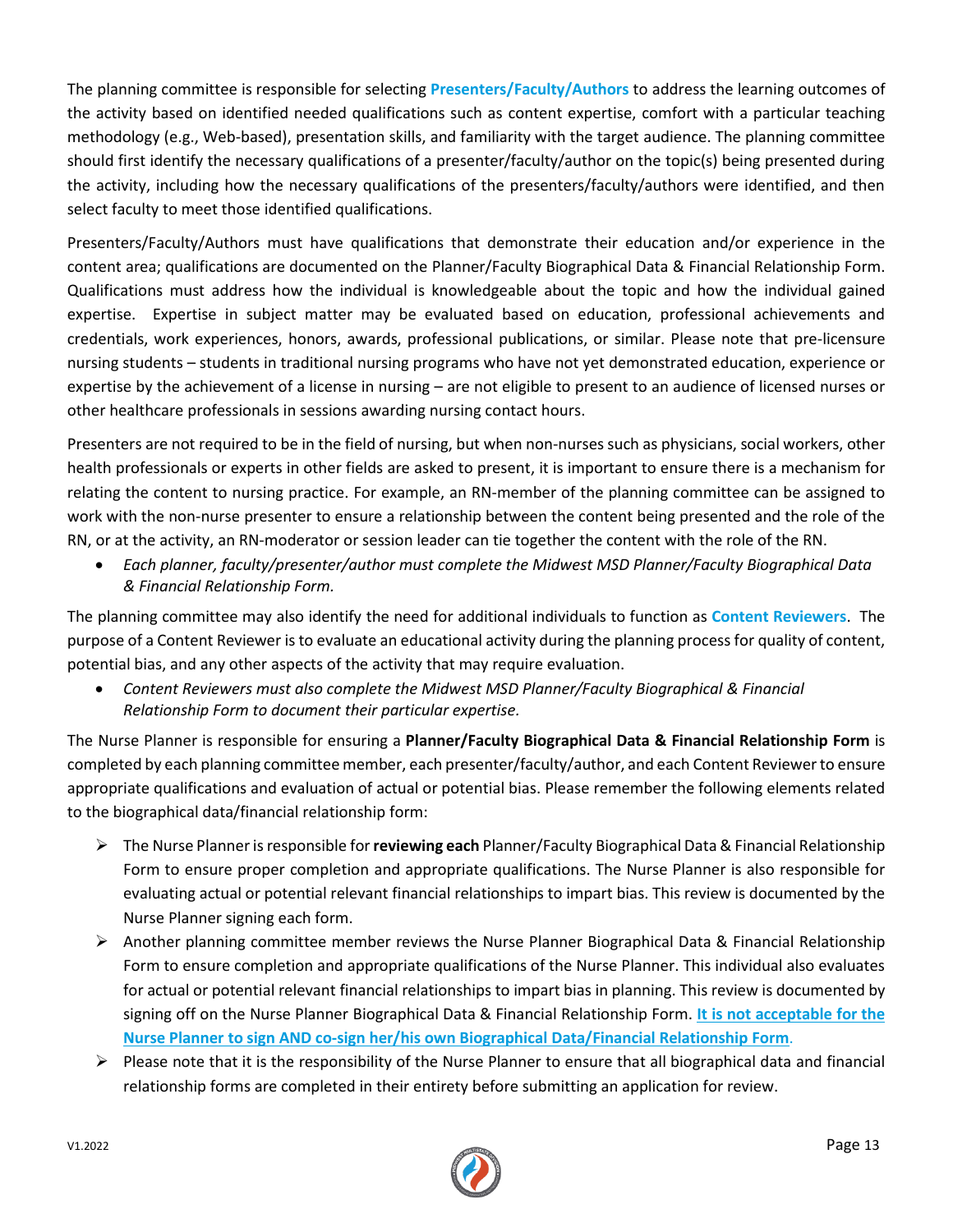**Required for Submission:** Applicants are required to collect and keep on file Nurse Planner and Planner/Faculty Biographical Data and Financial Relationship Forms for all individuals involved in the educational activity. However, **each individual form is not required to be submitted with the application**. Instead, **applicants must submit the completed Nurse Planner Biographical Data and Financial Relationship Form and complete the Planner/Presenter Financial Relationship Identification and Mitigation List**, identifying each person on the planning committee and all presenters/faculty/authors including name, credentials, educational degree(s), role, relevant financial relationships and mitigation methods that relate to their role in the event, with the application.

• The **Planner/Presenter Financial Relationship Identification and Mitigation List** is available on the Midwest MSD website.

*Please Note:* **The Midwest MSD reserves the right to request Biographical Data and Financial Relationship Forms for planners and presenters/faculty/authors involved in the activity as needed for review.**

**Potential for Bias:** Bias is defined as the tendency or inclination to cause partiality, favoritism, or influence. This may be demonstrated by promoting one particular brand of product over others, using the name of one service provider to the exclusion of other comparable services, or giving only one point of view on a subject where there are multiple, sometimes conflicting, points of view. Note that bias can occur even when a presenter does not have any relationships with ineligible companies/organizations. NCPD activities are to be planned and presented based on the best available evidence, taking steps to avoid bias and assessing and monitoring for content integrity.

Providers must be proactive and take precautions to prevent bias in the presentation of educational activities, and to protect learners from commercial messages. Some examples of precautions are:

- Physically separate the area where learners check in and receive educational materials, and the areas where they may choose or not choose to pick up commercial handouts and "goodies"- tote bags, pens, key chains, etc. with commercial product names and advertisements.
- Arrange space so learners are not required to walk through an exhibit area to find the educational session/s; if refreshments are provided in the same room as the educational activity, and an ineligible company/organization is providing them, the organization's name and product advertisements may not be placed in the room. The ineligible company/organization can be acknowledged in the brochure, participant materials, by verbal announcement, and/or through other signage outside of the activity room.
- Presenters/faculty/authors are not permitted to use handouts that include commercial logos or advertisements, or to have such logos on their slides.
- Classrooms and other spaces where learning content is being presented may not be utilized for social or other types of events hosted by or sponsored by ineligible companies/organizations within 30 minutes of the learning portion of the activity.

If an individual is unwilling to agree to the 'Statement of Understanding' on the Biographical Data and Financial Relationship Form, the Nurse Planner will need to discuss the reasons with the individual and determine whether their continued participation in the activity would pose a threat to content integrity.

The Nurse Planner review box on the **Planner/Faculty Biographical Data/Financial Relationship Form** asks the Nurse Planner to list any additional concern for potential bias beyond the financial relationships disclosed by the individual and how it was mitigated. For example, a planner may know that a potential presenter is the author of a book or created an assessment tool related to the content of the activity or is a consultant for a company that manufactures pharmaceuticals or equipment used in surgery. In rare cases, there may even be reason for the Nurse Planner to suspect that a planner or presenter has misunderstood the instructions and not reported a relevant financial

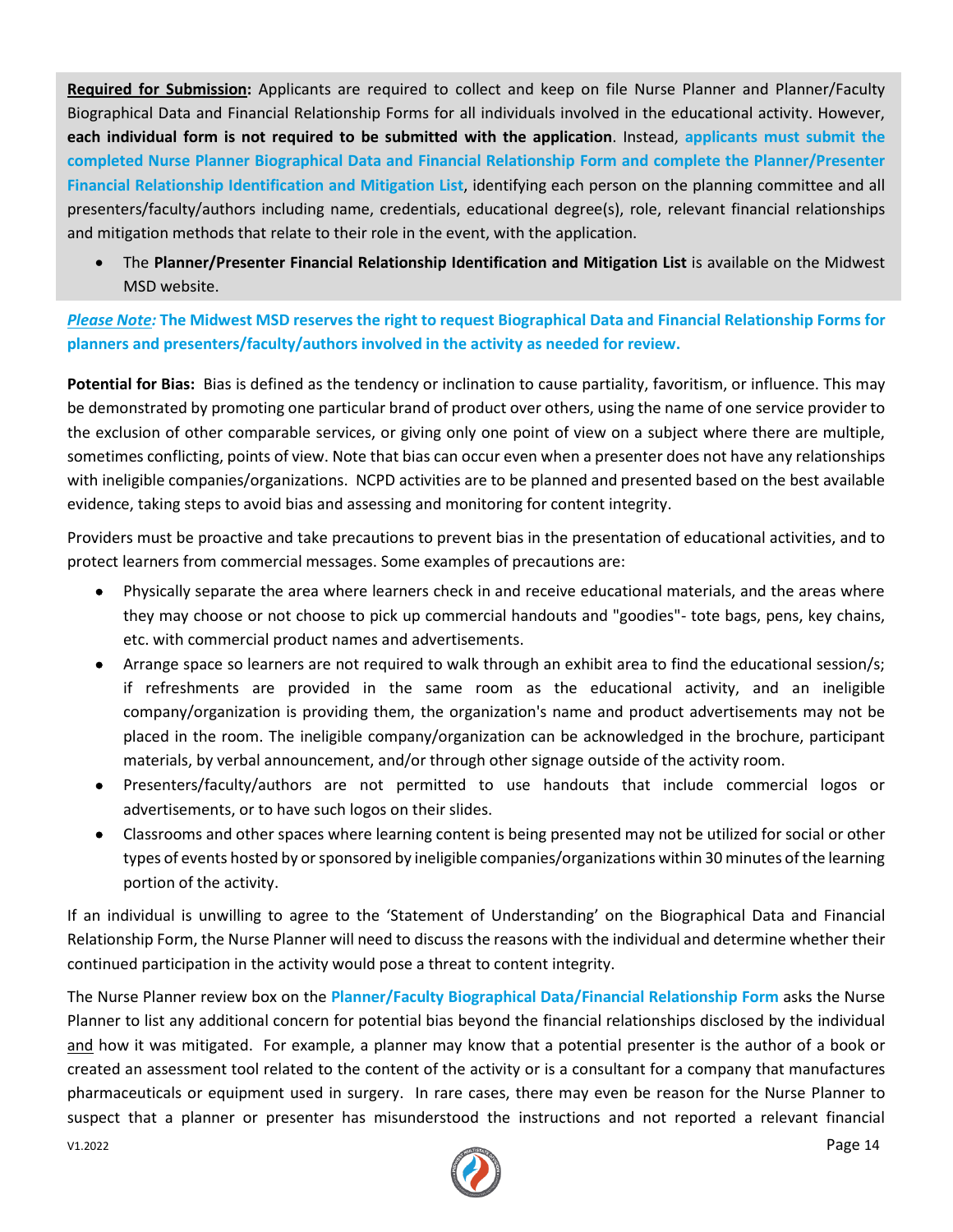relationship, such as noting that the presenter's email is a business one (i.e., "Pfizer.com"). Participation of employees or representatives of ineligible companies/organizations in planning and implementation of activities is extremely limited (see Relevant Financial Relationships section below).

Steps to protect against bias might include reviewing the presenter's slides, checking for balance in references and resources, having an impartial Content Reviewer evaluate the presenter's/faculty/author's content, having the presenter/faculty/author sign an agreement to present information fairly and impartially, monitoring the presentation to validate content integrity, and/or asking participants to evaluate the presence or absence of bias. Any observed bias is to be documented in the activity file and should be used in future planning of NCPD activities.

#### **RELEVANT FINANCIAL RELATIONSHIPS**

**Identification, Evaluation and Mitigation:** A relevant financial relationship exists when an individual has the ability to control or influence the content of an educational activity **and** has a financial relationship with an ineligible company/organization, the products or services of which are pertinent or relevant to the content of the educational activity. A potential conflict based on a financial relationship with an ineligible company/organization may occur because that relationship might bias a person's ability to objectively participate in planning or implementing a learning activity.

The Nurse Planner is responsible for **evaluating** the presence or absence of relevant financial relationships on the part of all planners and presenters/faculty/authors and Content Reviewers and mitigating those relationships as early as possible in the activity planning phase. If the Nurse Planner has a relevant financial relationship, he/she has the option to either divest themself from the relationship, or recuse himself/herself from the Nurse Planner role for this activity, and a new Nurse Planner must be found. It is important to note that these requirements have changed from the conflict of interest information required previously.

#### **Nurse Planner Financial Relationship Assessment**

The Nurse Planner is also responsible for ensuring that all individuals who have the ability to control or influence the content of an educational activity report all **financial relationships** with any ineligible company/organization, including but not limited to members of the planning committee, presenters/faculty/authors, and/or Content Reviewers. Relevant financial relationships must be disclosed to the learners during the time when the relationship is in effect and for 24 months afterward. Identification of relevant financial relationships is accomplished through completion of the Planner/Faculty Biographical Data/Financial Relationship Form.

All planners and faculty must complete the Planner/Faculty Biographical Data/Financial Relationship Form, disclosing (1) whether they are the owner/employee or representative of an ineligible company/organization, and (2) any financial relationships with ineligible companies/organizations. Any individual refusing to disclose relationships with ineligible companies/organizations may not participate in any part of the educational activity. If the NP or other planner is aware of a relationship with an ineligible company/organization on the part of the individual that may be relevant but was not reported, the NP must follow up with the individual, updating the reporting form as appropriate. All information disclosed must be shared with the participants/learners prior to the start of the educational activity.

The NP is responsible for **evaluating** whether any reported relationship is in fact a 'relevant financial relationship', which would indicate a potential conflict on the part of that individual. **Relevant relationships**, as defined by ANCC, are "relationships that are expected to result in financial benefit from an ineligible company/organization, the products or services of which are related to the content of the educational activity".

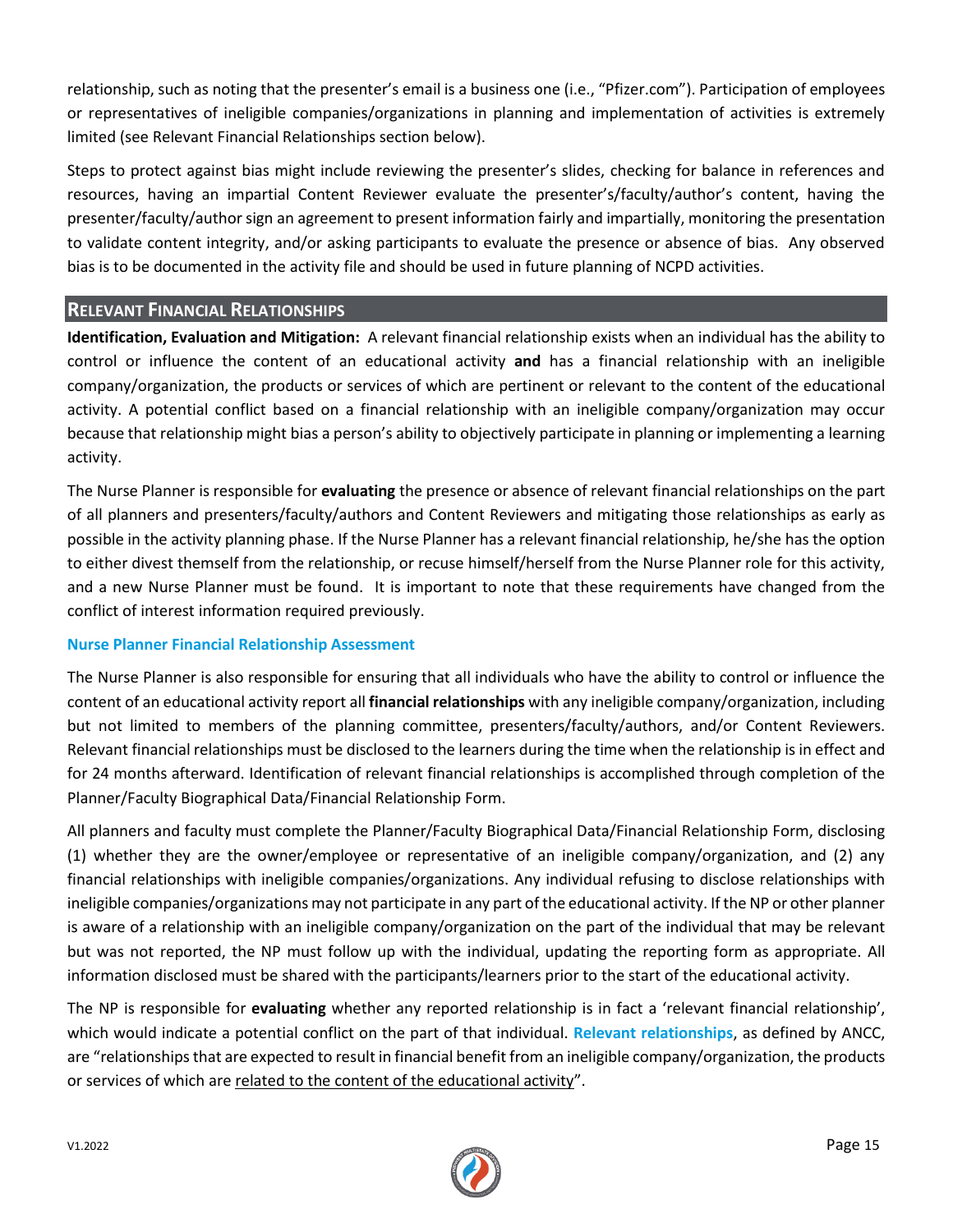The Nurse Planner must determine whether:

- The content of the education is related to the products of an ineligible company/organization with whom the person has a financial relationship.
- The financial relationship existed during the past 24 months
- A financial relationship, in any amount, exists between the person in control of content and an ineligible company/organization

It may be necessary to obtain more information from the individual reporting the relationship, or from other planners and presenters/faculty/authors about the proposed content that the individual would plan or present, to form a decision.

Evidence of a relevant financial relationship with an ineligible company/organization may include but is not limited to receiving a salary, royalty, intellectual property rights, consulting fee, honoraria, ownership interest (stock and stock options, excluding diversified mutual funds), grants, contracts, or other financial benefit directly or indirectly from the ineligible company/organization. Financial benefits may be associated with employment, management positions, stockholder, independent contractor relationships or other contractual relationships, consulting, speaking, teaching, membership on an advisory committee or review panel, board membership, and other activities from which remuneration is received or expected from the ineligible company/organization. Relevant financial relationships can also include 'contracted research' where the institution receives a grant and manages the grant funds and the individual is the principal or a named investigator on the grant.

The following questions should be considered:

- 1. Is the relationship with an organization that meets the ANCC definition of *'an ineligible* company/organization'?
- 2. Does the relationship have the potential to result in financial benefit for the individual?
- 3. Are the products or services of the ineligible company/organization relevant to the educational content the individual will be involved with planning, presenting, or authoring?

It is irrelevant whether the presenter plans to reference any products or services, just that such a potential exists. For example, the planners may ask an expert presenter to speak about heart failure, and the presenter reports he is on the speakers bureau for a pharmaceutical company that makes medications that can be used to treat heart failure. This is a relevant financial relationship even if no mention of those drugs or the company is made during the presentation. This does not automatically eliminate the presenter from speaking, but mitigation of the relevant financial relationship is required (see below).

The outcome of this review process (*No relationships with an ineligible company/organization exists; Relationships disclosed found not to be relevant; or relevant financial relationship exists*) and any pertinent information leading to the decision must be documented in the Nurse Planner review box at the end of the Planner/Faculty Biographical Data/Financial Relationship Form.

If a relevant financial relationship is identified, actions must be taken to **mitigate** the relevant financial relationship prior to presenting/providing the educational activity to learners. Such actions must be documented, and the documentation must demonstrate (1) the identified relationship and (2) a statement that the relationship was mitigated. Actions may include but are not limited to the following:

• Undertaking review of the educational activity by a planner or Content Reviewer to evaluate for potential bias, balance in presentation, evidence-based content or other indicators of integrity, and absence of bias, IN ADDITION to one of the following:

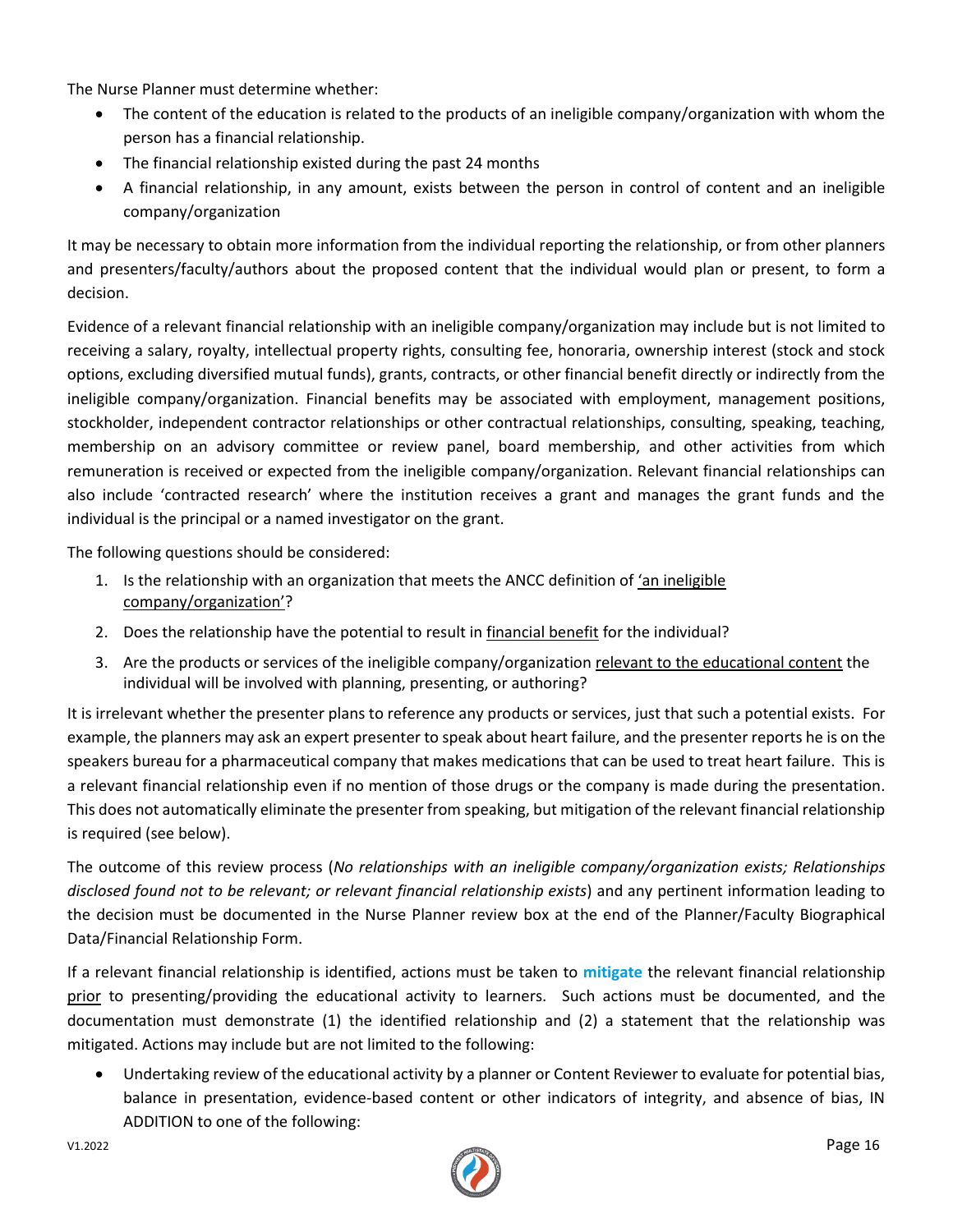- $\circ$  monitoring the educational activity to evaluate for commercial bias in the presentation OR
- $\circ$  reviewing participant feedback to evaluate for commercial bias in the activity by means of a question on the evaluation tool
- Not awarding nursing contact hours for a portion or all of the educational activity.
- Revising the role of the individual with financial relationships so that the relationship is no longer relevant to the educational activity. This applies to members of the planning committee only.
- Divesting the individual's financial relationship with the ineligible company. This is the only mitigation option for Nurse Planners.
- Removing the individual with relevant financial relationships from participating in all parts of the educational activity.

More information on identifying and mitigating relevant financial relationships can be found in the *Standards for Integrity and Independence in Accredited Continuing Education* available on the Midwest MSD website*.* 

If the Nurse Planner has a relevant relationship with an ineligible company/organization, they are not permitted to serve as Nurse Planner and another individual must assume that role. This individual may be able to serve on the planning committee or as a presenter/author if measures are taken to mitigate the relationship. If the Nurse Planner's role is changed, the financial relationship(s) must be mitigated prior to assuming that role.

Employees/Representatives of ineligible companies/organizations are permitted to serve as planners, speakers, presenters, authors and/or Content Reviewers ONLY if:

- the content of the educational activity is NOT related to the business lines or products of their employer/ company, OR
- the content of the NCPD activity is limited to basic science research, such as pre-clinical research or the methodologies of research, and they do not make care recommendations, OR
- they are participating as technicians/instructors to teach the safe and proper use of medical devices, and do not recommend whether or when a device is used.

The provider may use the services of planners and presenters/faculty/authorsthat have a financial interest (other than direct employment) in an ineligible company/organization, but the Nurse Planner must address the relevant financial relationship and describe how it was mitigated. One method of mitigating the relevant financial relationship would be for the Nurse Planner or a designated planning committee member to review the slides and handouts to be used by the presenter(s) for bias or other evidence of bias prior to the activity. The Nurse Planner could also ask the presenters to play an active role in ensuring that content is unbiased. For example, if presenters/faculty/authors mention one company's drug trade name in a presentation, they should also mention similar drugs made by other companies when applicable. Other options are listed on the Planner/Faculty Biographical Data/Financial Relationship Form.

The presence or absence of relevant financial relationships for planners, presenters/faculty/authors, and Content Reviewers must be disclosed to learners in writing prior to the start of the activity. The disclosure must include the name of the individual involved, name of the ineligible company/organization, nature of the financial relationship with the ineligible company/organization, and a statement that all relevant financial relationships have been mitigated. **Note that every relevant financial relationship must be disclosed to learners, even if the relationship was successfully mitigated.** Examples of appropriate wording for the presence or absence of relevant financial relationships are available on the Midwest MSD website.

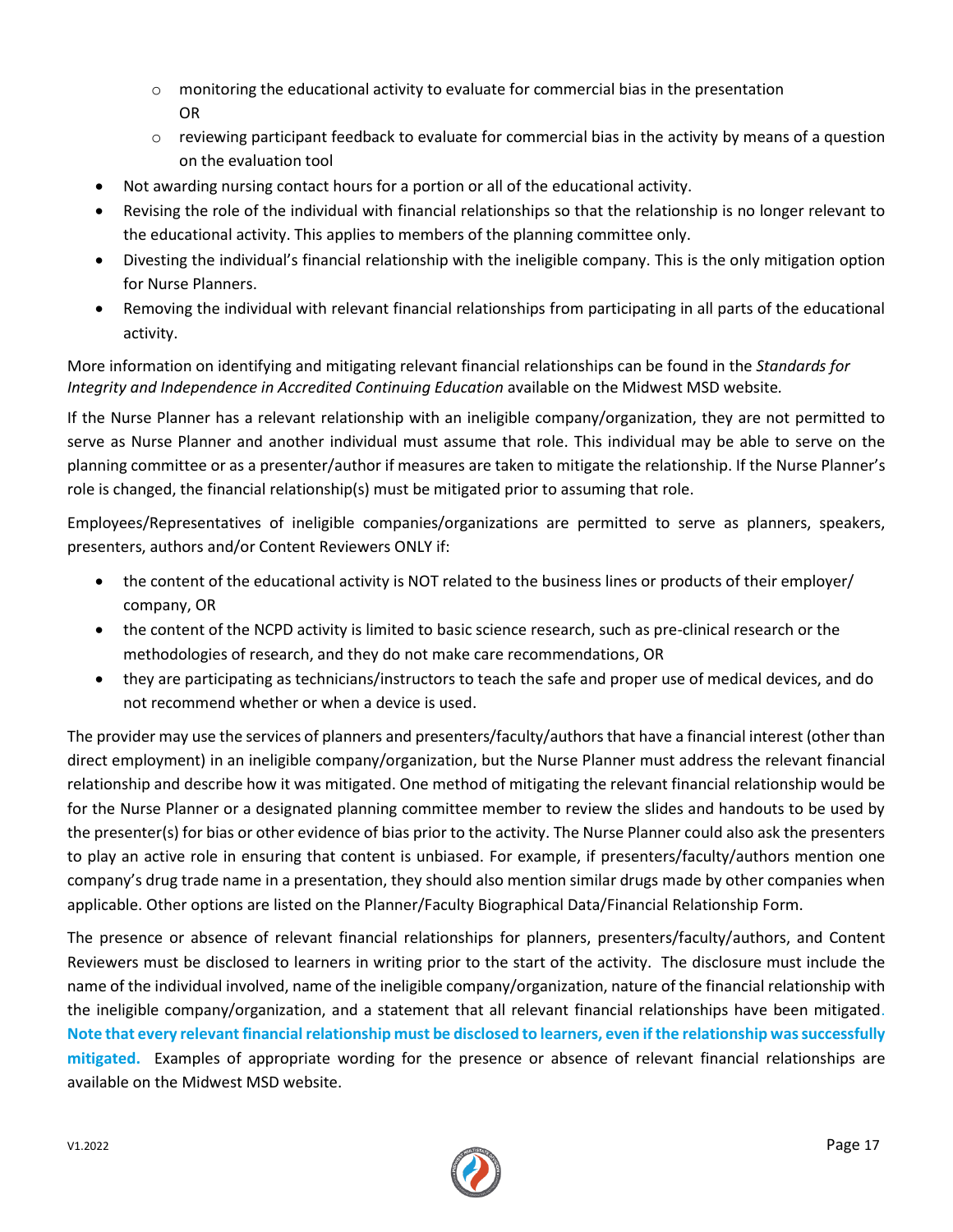# **4. CONTACT HOUR CALCULATION**

Applicants must submit a full agenda/schedule for each educational activity that is more than one hour in length. The agenda/schedule should include all elements from registration to closing, including any breaks or meal times. **The agenda/schedule must indicate to the reviewers how the contact hour calculation was made.** The full agenda/schedule will be compared to the timeframes listed on the Educational Planning Form to verify calculation of contact hours. In some cases, the full agenda/schedule will list more sessions that those for which nursing contact hours may be awarded, but it should be clear on the agenda/schedule which educational sessions/presentations will award nursing contact hours. Pre-work, or homework assigned during a blended activity, can be included in the calculation of contact hours, and should be listed on the working agenda. This agenda can be the agenda published in marketing materials or given to participants as a handout the day of the event, but only if the agenda includes the contact hour calculations as noted above. More commonly, a 'working' agenda is used by the planning committee that shows the contact hours for each session or section of the activity. Ensure that the contact hour award is consistent across all documentation. The working agenda should be included in the activity application along with any agenda published or distributed to potential or actual participants.

**Contact hours** may be offered only for those activities at least 30 minutes in length whose content meets the ANCC definition of nursing continuing professional development. Within a given activity, some sessions may be offered for contact hours while others are not. Nursing continuing professional development activities enable the learner to acquire or improve knowledge or skills beyond basic knowledge, enhance professional development or performance, must be evidence-based/based on best available evidence and presented without promotion or bias.

Contact hours must be determined in a logical and defensible manner and should be consistent with the learning outcomes, content, teaching/learning strategies, and target audience. Contact hours are awarded to participants for those portions of the educational activity devoted to the learning and evaluation. One contact hour = 60 minutes of content. Activities must be a minimum of 30 minutes. Stated differently, no fewer than 0.5 nursing contact hours can be awarded for an educational activity. After the first contact hour, fractions or portions of the 60-minute hour should be calculated. For example, 150 minutes of learning experience equals 2.5 contact hours. If rounding is desired in the calculation of contact hours, the provider must round **down** to the nearest 1/10th or 1/100th (e.g., 2.758 should be 2.75 or 2.7, not 2.8). **Do not round up.** Educational activities may also be conducted "asynchronously" and contact hours awarded at the conclusion of the activities.

Time frames must match and support the contact hour calculation for live activities. Time allowed for registration, introductions, opening announcements, breaks, meals, business meetings and viewing of/interaction with vendors/ exhibits should appear on the working agenda included in the application, but should be **excluded** from the calculation of contact hours. Contact hours may not be awarded retroactively except in the case of a pilot study. Participants in a pilot study help determine the number of contact hours to award by reporting the time required for completing an educational activity. Those participants may be awarded contact hours once the number is determined.

Presenters/speakers cannot earn contact hours for sessions they present. If they are presenting one or more sessions at a conference, but are also attending other sessions at that conference, they can earn contact hours only for those sessions they attend as learners. Planning committee members may earn contact hours if they fully participate in the activity as learners.

For provider-paced (**live**) activities, contact hour calculation is based on time devoted to presentation of the content. This includes time for evaluation, case studies, posttests, return demonstrations and other types of teaching/learning strategies. **Contact hours are not awarded for welcome/introductions, breaks, meals, or viewing vendor displays.**

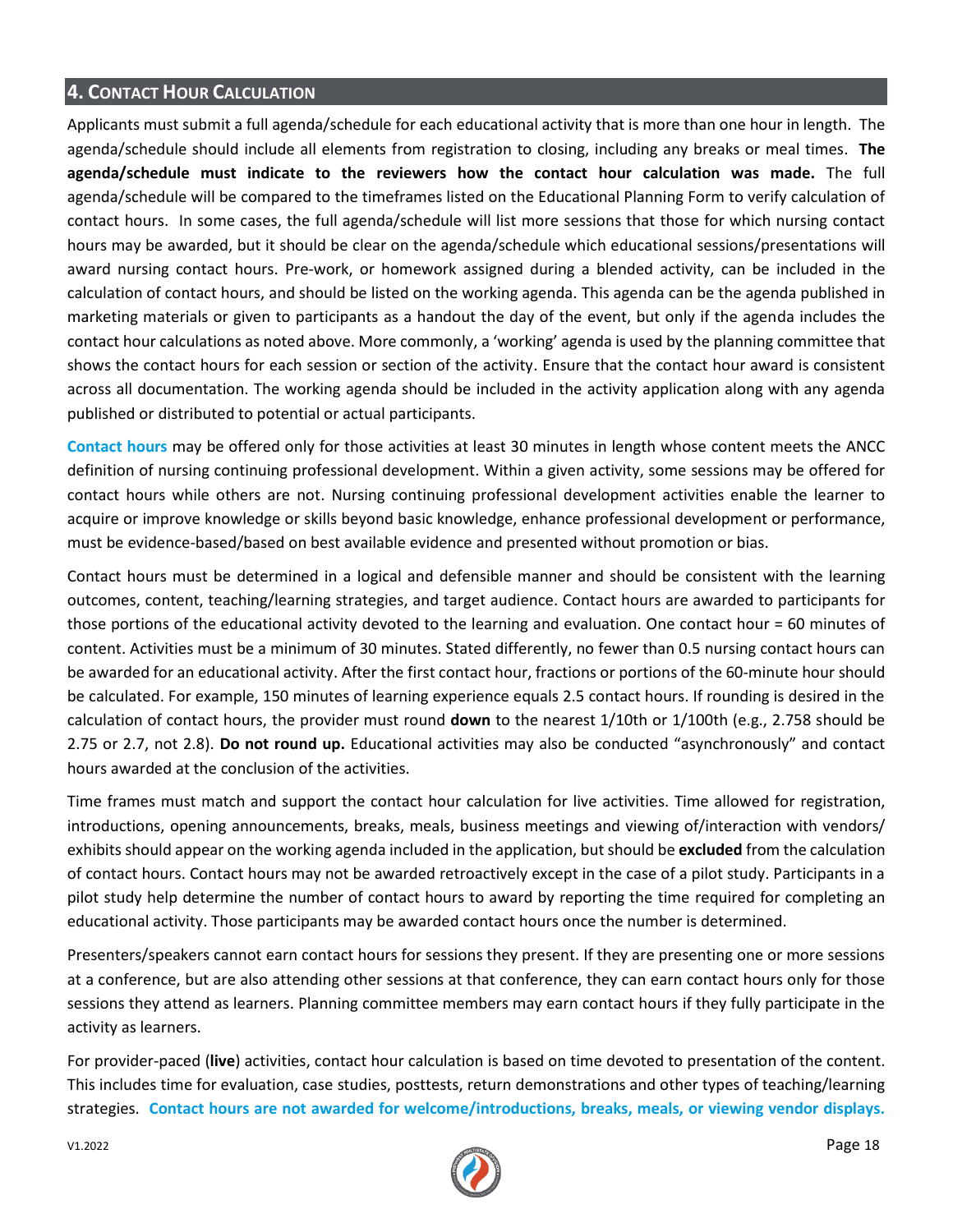Time frames on the Educational Planning Form(s) and any activity schedules/agendas listed in brochures must match and support the contact hour calculation.

For learner-paced (**enduring material**) activities and blended activities, a logical and defensible method must be used to determine the number of contact hours to award. A pilot study can be used to determine the average amount of time needed for a group of learners who are representative of the target audience to complete the activity, including evaluation. (*Note that learners participating in a pilot study may be awarded contact hours once the Midwest MSD Individual Education Activity Application has been approved*). Historical data and word counts are other methods of determining contact hours. A popular word count method is Mergener's formula, which can be found at [http://touchcalc.com/calculators/mergener.](http://touchcalc.com/calculators/mergener) The website will automatically calculate this formula once the data, such as number of words, number of questions, difficulty of material, etc. is entered.

It is important to remember the unit of measure for nursing continuing professional development is the contact hour (CH), not CEU. The two units of measure are calculated very differently and are not interchangeable. For example, one CEU equals 10 nursing contact hours. Use contact hour terminology on all marketing, certificates, and learning materials; do not use "ANCC contact hours" or "Midwest MSD contact hours", just "contact hours" or "nursing contact hours". Please note that the use of 'CNE' or 'NCPD' is not appropriate when referring to the awarding of contact hours. 'CNE' and 'NCPD' refers to the type of education, not the award for attending such education.

**Pharmacology Hours for Advanced Practice Nurses:** If the activity is designed specifically for advanced practice nurses and the content addresses pharmacotherapeutics, the Nurse Planner may delineate the amount of time spent on pharmacotherapeutic content on the Educational Planning Form. The certificate of completion would then include the total number of contact hours the participant received and the appropriate number of pharmacology hours i.e., Sally Smith received 8 contact hours (2 of which were in the area of pharmacology). To qualify, the content area on the Educational Planning Form must clearly indicate that the subject matter is wholly regarding an aspect of pharmacotherapeutics (drug selection, prescribing, dosing, patient teaching, expected results, management of side effects).

**Successful Completion:** A learner must demonstrate 'successful completion' of the NCPD activity before contact hours are awarded. The planning committee determines criteria for successful completion based on metrics used to measure the identified learning outcomes. The criteria should be enforceable for the activity format. Criteria for successful completion may include, but are not limited to, attendance at/completion of the entire live event (in-person or virtual) or enduring activity or a specified portion of the activity (no less than 90%), attendance of at least 1 session of a multisession/multi-track activity, completion of required online modules, video, assigned reading/assignments or self-study packet, small group work/exercises, completion/submission of an evaluation, attestation of sessions attended/presentations viewed or completion of enduring materials by participants, participation in self-evaluation, participating in or achieving a passing score on a posttest, return demonstration of a skill, participation in case study analysis, online polling or Q&A, participation in small group activities or audience response system exercises, etc. It is necessary that a method be developed to ensure requirements for successful completion are met before contact hours are awarded.

**Note:**

- At least one attendance requirement must be selected within the application. See page 8 of the IEA Application for a list of options.
- If a posttest is utilized as a successful completion requirement, a copy of the test (or script if done verbally with an audience response system or electronic polling) must be submitted with the application and a passing score indicated.

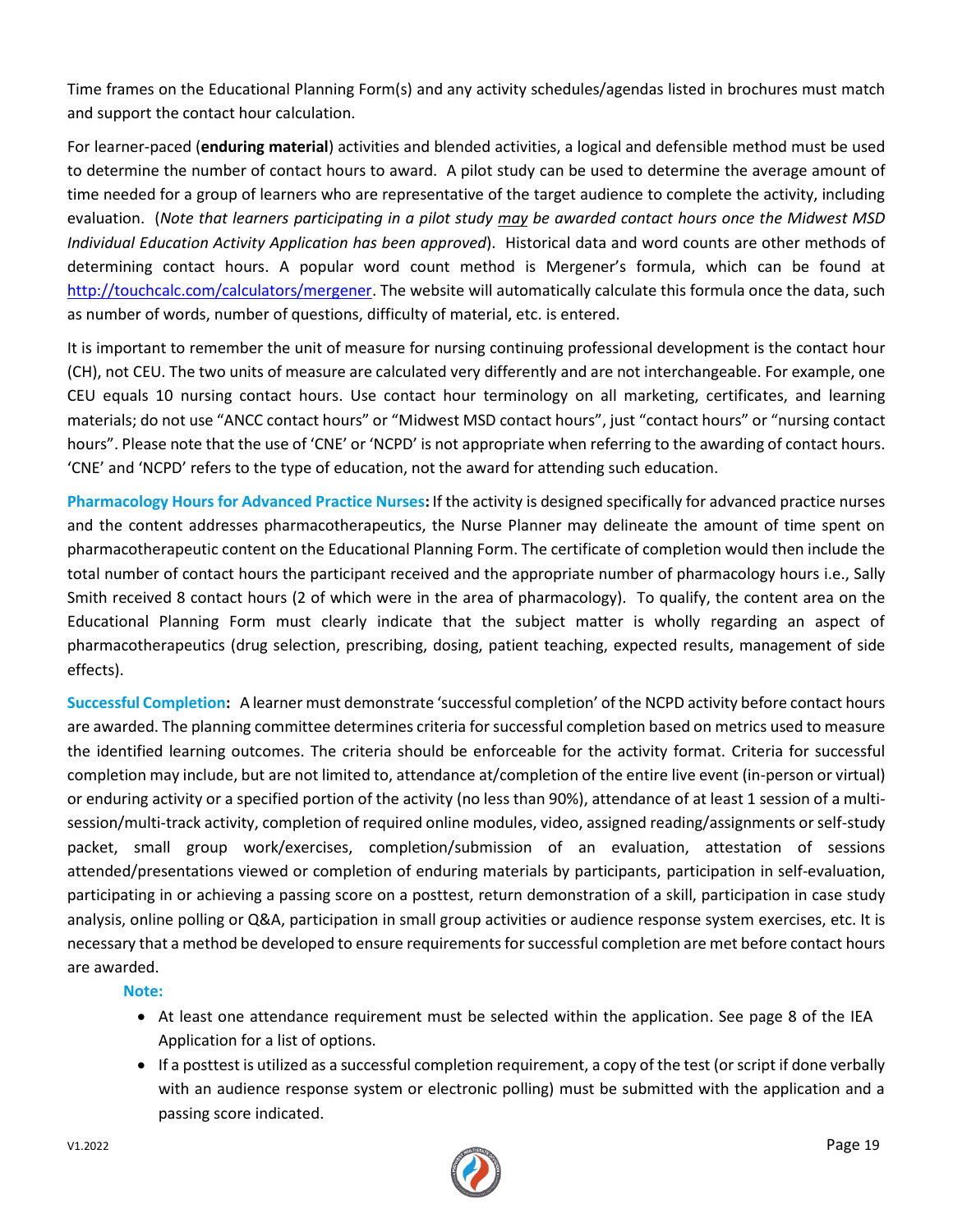The requirements for successful completion must also be disclosed to learners in writing prior to the start of the activity, including any specific requirements for a percentage correct on a posttest, passing grade on assignments, or skill demonstration The criteria for awarding contact hours, as documented in the application, needs to match the disclosure to learners. It is important that the documentation show consistency between what is planned and what is implemented. It is the responsibility of the Nurse Planner to ensure that a process is in place to verify that participants have met the identified successful completion requirements before a certificate of completion is issued.

**Verification of Participation:** The planning committee must determine how learner participation will be verified. The verification method(s) used should complement the activity delivery method. Methods of verification include, but are not limited to, pre-registration with check-in, sign-in sheets/registration forms, sign-in/check-in entering an online platform, roll call, ID scanning, computer log, submission of completed posttest with passing score, submission of required assignments and signed attestation statements by participants verifying completion. Note that each type of activity format (live, blended and enduring) has different options to verify participation by learners.

#### **5. CERTIFICATE OF COMPLETION**

A **certificate of completion** must be provided to learners when they have successfully completed the learning activity. The format of the certificate (or other document such as a letter or email) can vary depending on the criteria required for successful completion, i.e., was attendance at the entire activity required or could participants attend portions of the activity or individual sessions for credit.

Applicants should prepare and submit a sample certificate of completion, as it would appear *following* approval, including the final activity approval statement and any signature or signature stamp. The approval statement communicates to participants, employers, and certifying groups that the provider of the educational activity has demonstrated adherence to professional standards.

The certificate/document must include, at a minimum:

- 1. Title and date (or completion date) of the educational activity
- 2. Participant name (or line designated to include participant name)
- 3. Name and address of the provider of the educational activity (*Web address is acceptable*)
- 4. Number of contact hours awarded
- 5. Midwest MSD Approval Number
- 6. Midwest MSD final activity approval statement: *This nursing continuing professional development activity was approved by the Midwest Multistate Division, an accredited approver by the American Nurses Credentialing Center's Commission on Accreditation.*

While not required, it is suggested that the certificate include the signature of the Nurse Planner responsible for the educational activity to demonstrate credibility and authenticity.

The approval statement above cannot be added to, altered or changed in any way and must read verbatim on the certificate. **A sample certificate of completion is available on the Midwest MSD website.**

Applicants must have a process for issuing certificates to learners that supports their requirements for successful completion and verification of participation. 'Recordkeeping' criteria require that the provider keep a list of participant names and the number of contact hours earned by each in the activity file. This list will verify the total number of participants awarded contact hours for successful completion of the educational activity. The Nurse Planner is responsible for submitting this information to the Midwest MSD office upon completion of the educational activity.

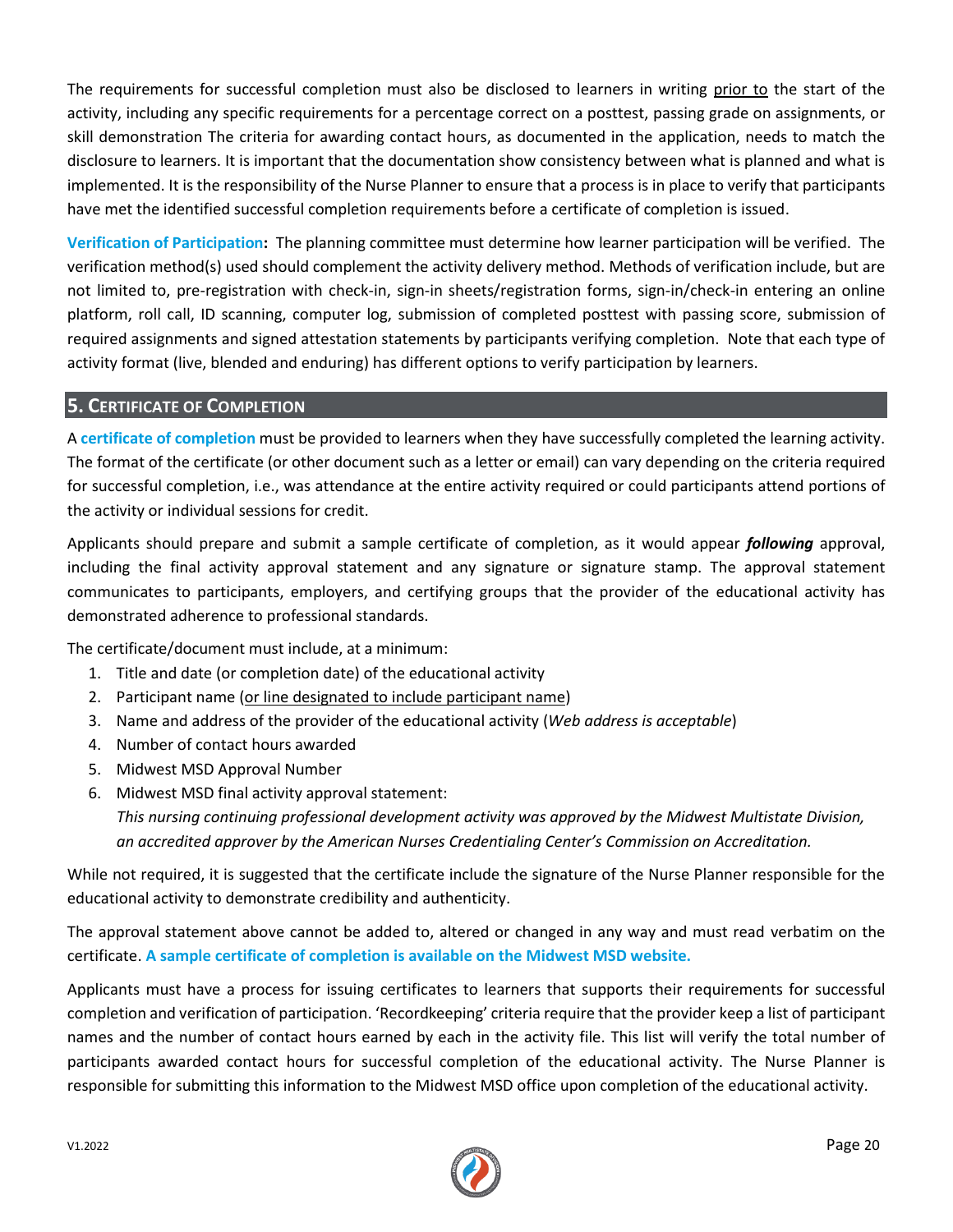Applicants are strongly encouraged to utilize a **unique identifier** as part of the registration process and/or final participant listing. The unique identifier may be a home address, employee number, email address, last 4 digits of SSN#, birthdate (month/date only), phone number, nursing license number, etc. Some organizations utilize a system that automatically generates a unique identifier number for each new learner. Unique identifiers allow for differentiation between learners of the same name or may be used to conceal the identity of a participant from office staff or other participants, in which case only the Nurse Planner or designee will have the 'key'. ANCC cautions that the full birthdate, Social Security Number or credit card number should never be used as a unique identifier.

Providers may not share learner contact information without written permission from the learner. If you wish to provide learners, vendors or sponsors with a list of attendee names and contact information, consider adding a question on the registration form asking for permission to do so  $-$  do not include the names of those attendees who 'opt out'.

# **6. ACTIVITY EVALUATION**

A clearly defined method, which includes learner input, must be used to evaluate the effectiveness of the educational activity and determine whether learning outcomes were met. The planning committee determines the method(s) of **evaluation** to be used. The evaluation components and method of evaluation should specifically measure the desired learning outcome(s) of the educational activity. What data will be collected to determine whether the learners achieved the desired outcome? Evaluation may be formative and integrated within the educational activity. Evaluation is also summative at the conclusion of the educational activity. The evaluation methods need to align with the outcome and underlying educational need. If the underlying educational need is skill, the evaluation method should demonstrate a change or impact in skill. Change in knowledge, skills, and/or practices may or may not occur based on a variety of factors; however, evaluation should assess for such change. Evaluation may also include collecting data that reflects barriers to learner change.

Evaluation methods may include both short term (*i.e.,self-reports of increased knowledge or confidence, pre/posttests, participation in group work, observation of skill demonstration*) and long term (*i.e., longitudinal study of change in practice, change in patient metrics or impact on quality outcome measures*). A variety of evaluation methods can be utilized: written evaluation forms, electronic/online evaluations, rap sessions or discussions, show-of-hands questions or other polling methods, performance checklists, or normed tests such as national achievement tests. Most often, provider-developed written evaluation forms are used. At a minimum, the Midwest MSD requires the use of a written or online activity evaluation form to be completed by the learner. The planning committee should determine which questions would provide the most meaningful data and/or learning outcomes measure while ensuring that evaluation tools are short enough to encourage thoughtful answers from participants. **Sample evaluation formats are available on the Midwest MSD website.**

Potential elements for evaluation tools:

- 1. Questions measuring identified learning outcomes *required*
- 2. Quality of Instruction by Presenters/Faculty/Authors *knowledge, organization, clarity*
- 3. Effectiveness of teaching methods
- 4. Effectiveness of learning format
- 5. Suggestions for improvement
- 6. Perceptions of bias
- 7. Intention to integrate learned content or skills into practice
- 8. identification of further resources needed for success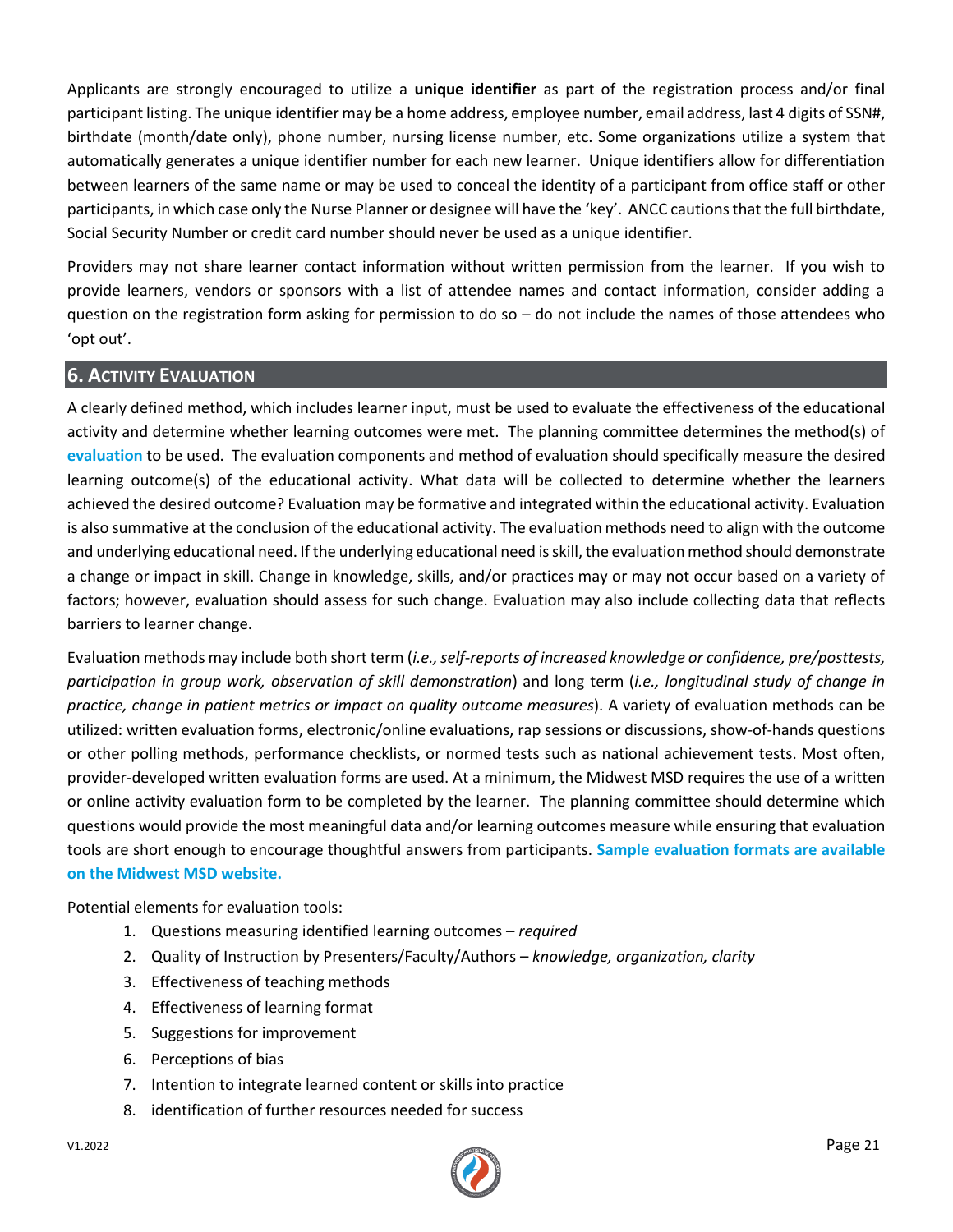9. Suggestions for future educational activities for problems in practice or opportunities to improve

Evaluation questions should be tailored to the learning outcomes and gap analysis done for each activity. The sample evaluation tools from the Midwest MSD can (and should) be revised by the planning committee to make it optimally effective for that activity. In addition, the instructional text (in italics and/or red text)) on the sample tool should be removed prior to final printing/publication. Evaluation forms not following these guidelines will be returned for revisions.

A copy of the evaluation method used must be submitted with the application. If the evaluation will be completed online, a screen shot, or PDF version of the entire evaluation should be submitted. Providing the URL/Web address is acceptable as long as the link is active and the evaluation accessible by the reviewers.

At the conclusion of the educational activity, the Nurse Planner is responsible for ensuring evaluation data is summarized and for sharing the summary data with the planning committee, presenters/faculty/authors, and others as appropriate. A summative evaluation is not merely the results of evaluation questions in a collated form.

The summative evaluation contains two components:

- A summary of data highlighting whether the activity was effective in closing or narrowing the gap and achieving the educational activity outcome.
- An analysis of what was learned from the evaluation data and what can be applied to future activities.

The summative evaluation does not include the data collected from the evaluations, i.e., a data dump. There should be a clear narrative analysis of the data from the Nurse Planner and planning committee documented.

If alternative methods of evaluation were utilized, an additional narrative summary by the Nurse Planner or other planner observing the method during the activity must also be a part of the summary evaluation data. The summative documents must be retained in the activity file; individual response forms may be destroyed. Data should be used to evaluate the activity's effectiveness, ensure that learning outcomes have been measured and guide the development of future offerings. Upon completion of the activity, the Nurse Planner must submit key conclusions drawn by the planning committee from the evaluation summary to the Midwest MSD office with the required post activity documentation.

*Please note*: The Midwest MSD office must be notified of and approve any proposed changes to the activity before they are implemented (*i.e., change in presenter, content or time scheduled for the activity*).

#### **7. PROMOTIONAL MATERIALS**

The **approval statement** is a mark of the applicant organization's approval status. The final activity approval statement must be provided to learners prior to the start of every educational activity and on each certificate of completion.

The approval statement must be displayed clearly to the learner and be written exactly as indicated by the Midwest MSD. When referring to contact hours, the term "accredited contact hours" should **never** be used. An organization is accredited or approved; contact hours are awarded.

**ALL** marketing/advertising/promotional materials and other documents that refer to the organization's ANCC/Midwest MSD approval status **must** contain **one** of the following statements:

➢ **If advertising is released prior to approval AND after an application has been submitted to the Midwest MSD for review, the following statement should be used**:

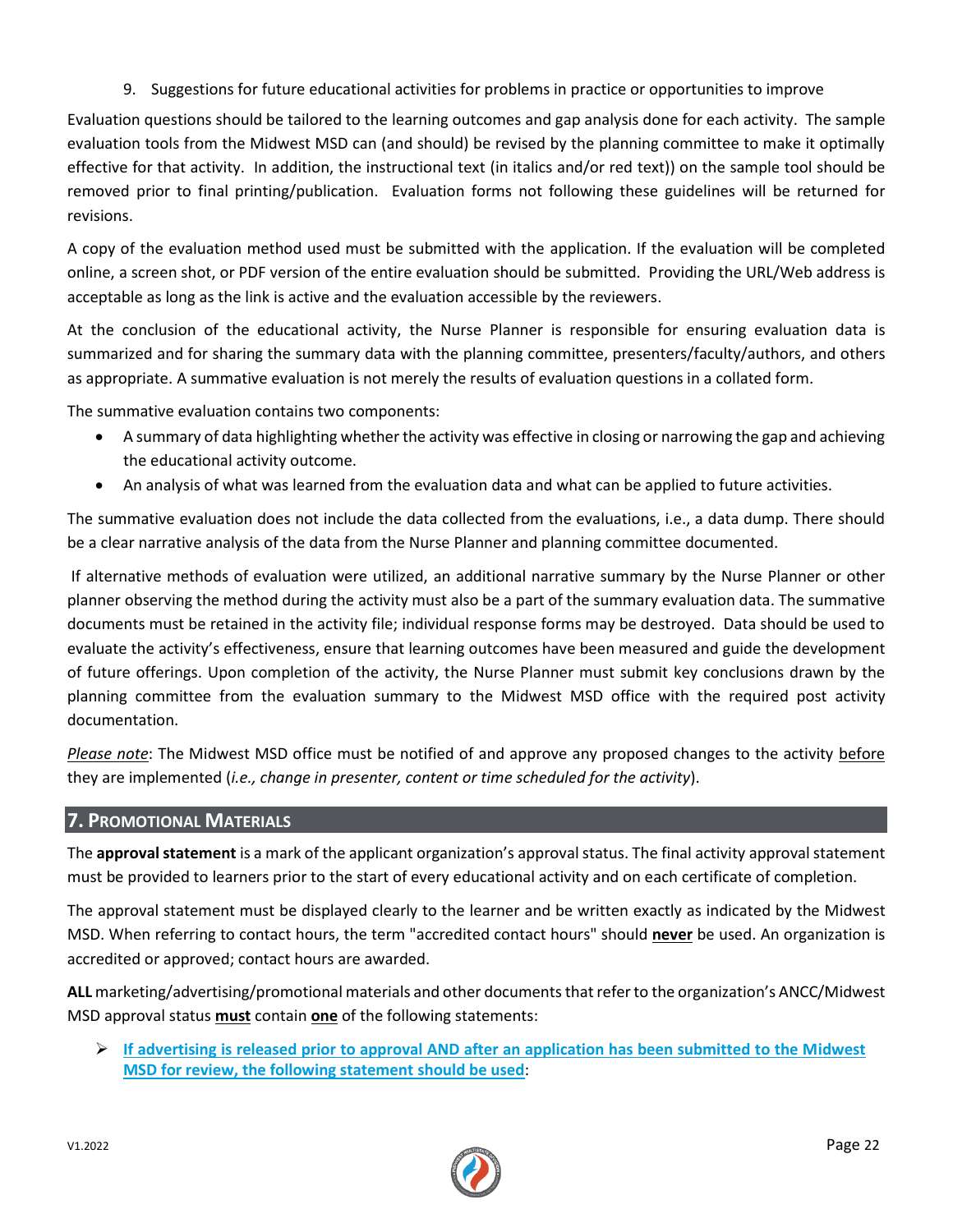*This activity has been submitted to the Midwest Multistate Division for approval to award contact hours. The Midwest Multistate Division is accredited as an approver of nursing continuing professional development by the American Nurses Credentialing Center's Commission on Accreditation.*

*For more information regarding contact hours, please call (Insert applicant's contact person's name and phone number).*

**Note**: this preliminary submitted-for-approval statement does **not** meet the requirement for disclosure of the activity approval statement. Please use the following final activity approval statement when developing final disclosures to learners.

➢ **If advertising will be released after approval, the following statement should be used**: *This nursing continuing professional development activity was approved by the Midwest Multistate Division, an accredited approver by the American Nurses Credentialing Center's Commission on Accreditation.*

Neither statement can be added to or altered in any way and must read verbatim on the promotional materials.

Marketing/Advertising/Promotional methods may include flyers, brochures, email notifications or postings on websites or intranet sites, among other methods. Copies of all methods used to communicate information about the activity to consumers must be kept in the activity file. If a website is utilized for promotional materials, the website URL and screen shots of the entire marketing information should be submitted with the application.

It is not necessary to submit 'save-the-date' flyers that provide only the date, title, and other basic information for the activity as it is assumed more complete promotional materials will follow.

#### **9. COMMERCIAL SUPPORT, SPONSORSHIP, AND EXHIBITS**

Continuing education should be free of all influence or bias, effective in improving practice, based on valid content, and independent of the influence of an ineligible company/organization (ANCC, ACCME). The ANCC/Midwest MSD requirements are summarized below, but the Nurse Planner is responsible for ensuring adherence to all standards outlined in the Standards for Integrity and Independence in Accredited Continuing Education at all times, including ensuring content integrity in the presence of commercial support or vendors/exhibitors.

Applicants must have a written Commercial Support Agreement outlining the terms of acceptance for all outside support received. If a signed Commercial Support Agreement is not available at the time of application, applicants must provide a sample copy of the agreement that will be used. Copies of signed agreements not available at the time of application must be submitted prior to the activity start date. If anything changes, such as new supporters, change in the amount of support provided, etc. following the application submission, signed agreements must be submitted to the Midwest MSD prior to the activity start date. Organizations providing commercial support may **not** provide or jointly provide educational activities.

Please refer to the detailed definition in the Standards for Integrity and Independence in Accredited Continuing Education or contact the Midwest MSD office with questions regarding whether an organization providing support for your activity is an ineligible company/organization.

Content integrity of the educational activity must be maintained in the presence of commercial support. The provider developing the educational activity is responsible for ensuring content integrity. Providers that accept outside support must develop written policies and/or procedures for managing commercial support.

An **ineligible company/organization**, as defined by ANCC, is any entity producing, marketing, reselling, or distributing healthcare goods or services consumed by or used on patients, or an entity that is owned or controlled by an entity that produces, markets, resells, or distributes healthcare goods or services consumed by or used on patients. Exceptions are made for nonprofit or government organizations, non-healthcare-related companies and healthcare

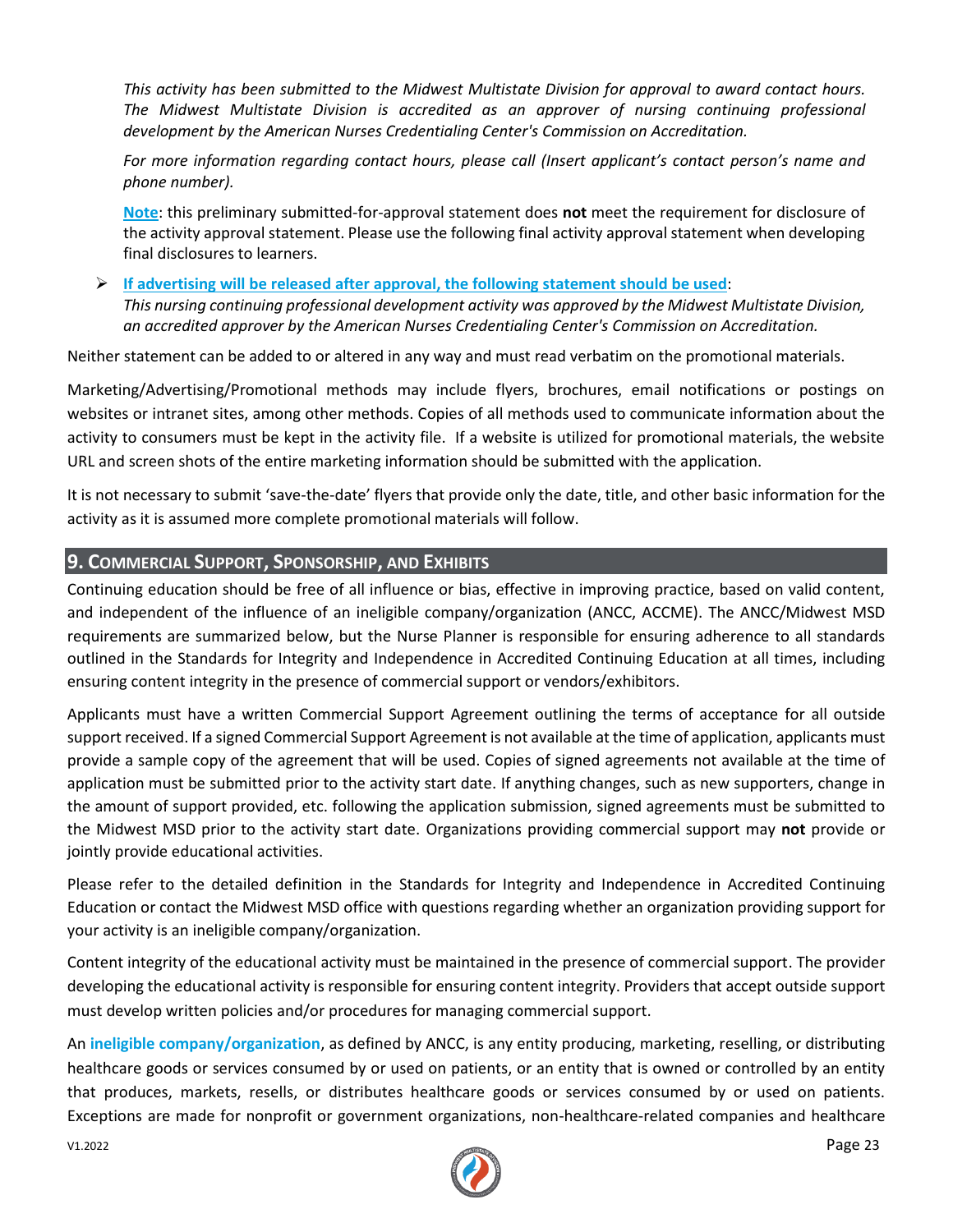facilities. **Commercial support** is financial, or in-kind, contributions given by an ineligible company/organization used to pay all or part of the costs of a NCPD activity.

Providers accepting commercial support for a NCPD activity are required to:

- 1. Obtain a completed and signed Midwest MSD Commercial Support Agreement from each ineligible company/organization providing support. This agreement will contain:
	- Amount of commercial support and/or description of in-kind donation
	- Description of how commercial support was/will be used by the provider (unrestricted vs. restricted use of funds)
	- Statement of understanding that the provider and ineligible company/organization must comply with the *Standards for Integrity and Independence in Accredited Continuing Education*
	- Statement that the ineligible company/organization will not participate in planning, developing, implementing or evaluating the educational activity
	- Statement that the ineligible company/organization will not recruit learners from the educational activity for any purpose
	- Statement of understanding that commercial support will be disclosed to participants of the educational activity
	- Name and signature of the individuals legally authorized to enter into contracts on behalf of the activity provider and the ineligible company/organization
	- Date the agreement was signed
- 2. Take responsibility for managing commercial support funds in adherence with ANCC criteria.
	- In the event that the activity will be jointly provided, the 'provider' organization is responsible for managing commercial support funds in adherence with the ANCC criteria.
	- All payments for expenses related to the educational activity using commercial support funds must be made by the provider, not the ineligible company/organization.
	- The provider must keep a record of how commercial support was used for the educational activity.
- 3. Disclose to learners that commercial support was received for the activity.

A **sponsor** is identified as an organization that does not meet the definition of an ineligible company/organization. **Sponsorship** is defined as financial, or in-kind, contributions given by an entity that is not an ineligible company/organization, which is used to pay all or part of the costs of a NCPD activity. For example, a local hospital may allow the provider to use a hospital classroom for an educational activity, or a national non-profit organization may provide a speaker.

Organizations identified as 'sponsors' are not involved in planning the activity. If an eligible company/organization has been involved with the planning **and** will be providing financial or in-kind support, the organization should be recognized as a 'joint provider', and a Joint Provider Agreement should be completed.

- 1. Applicants accepting sponsorship for a NCPD activity are not required to submit documentation about the contributions received with the activity application. Applicants are strongly encouraged to keep full and detailed records regarding monies or contributions received and how disbursal was handled.
- 2. Disclosures to learners that sponsorship was received for the activity is not required but usually done as a courtesy and recognition to the sponsor(s). This recognition can be done via the promotional materials or by utilizing signage at the activity.

**Vendors** or **Exhibitors** are people from a company, school or agency etc. that display information about their company, products, goods and/or services at a fair, show, or competition. Instead of offering commercial support or sponsorship,

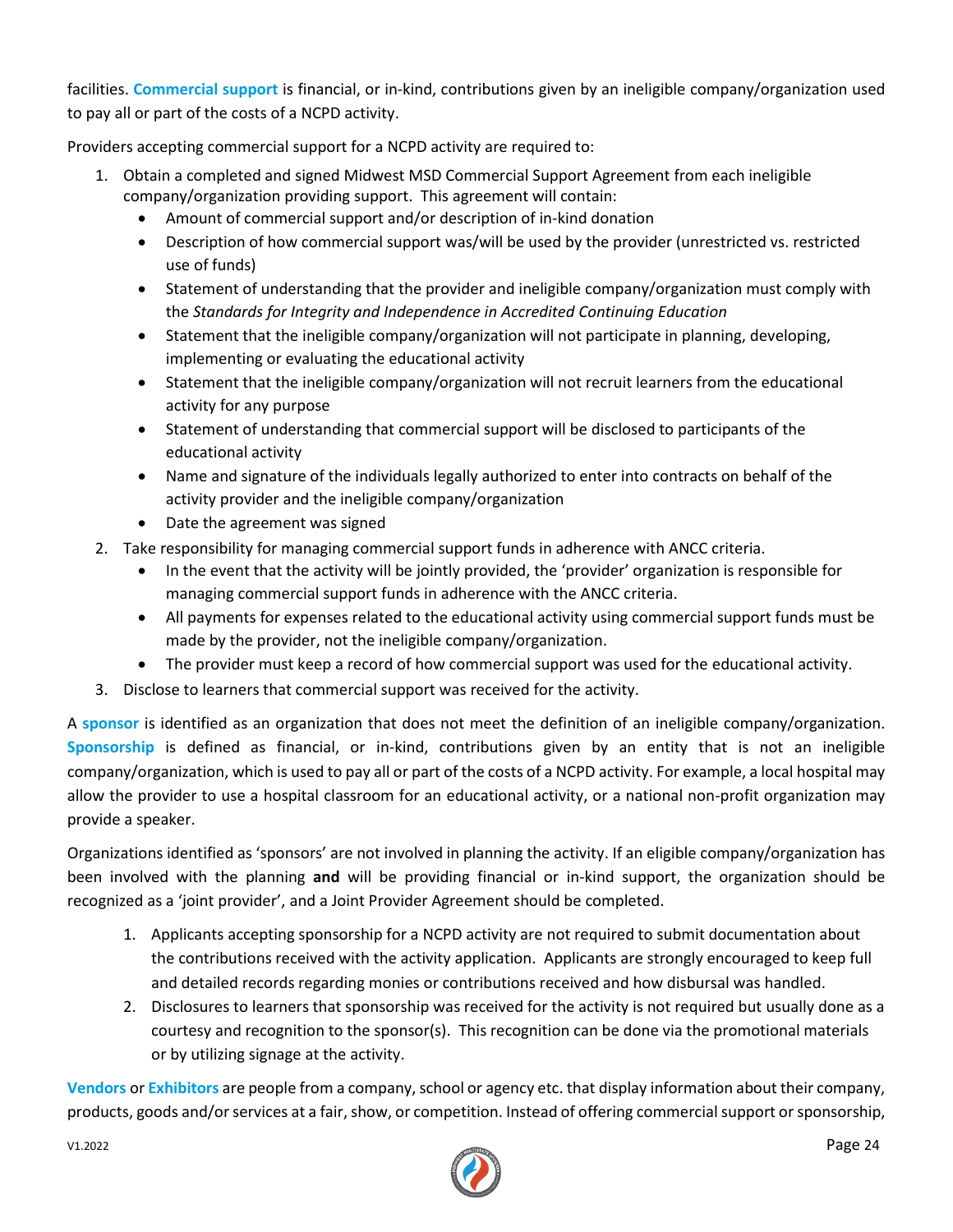the exhibitors'/vendors' financial arrangements with the educational activity provider are simply to purchase the use of exhibit space rather than to contribute directly to support the educational activity. Vendors/Exhibitors do not participate in planning, implementation, or evaluation of the educational activity. Exhibits, promotion, and sales must be separated from the educational activity, regardless of the format.

Vendors/Exhibitors are not considered commercial supporters or sponsors, and no written agreement is required. However, the provider must still adhere to the following ANCC standards:

- Exhibiting, promoting and selling products may not take place during an educational activity.
- Marketing or advertisement for exhibits, promotions, or sales may not be included within educational activity content (e.g., slides, handouts, enduring materials).
- Marketing or advertisement for exhibits, promotions, or sales must take place in a location physically separated from the area where educational content is delivered (not just in a different area of the same room) for live, in-person events and in a breakout room or area separate from where the educational content will be delivered for live, virtual events. In either instance, attendance should be optional.

**Giveaways** are donated items such as cups, bags, sticky notes, etc. not related to the provision of the educational activity and not considered to be 'in-kind' sponsorship or commercial support. Ineligible companies/organizations may provide giveaways for learners as long as there is physical separation between accessing the 'giveaway' and learner engagement in the educational activity. Educational materials may not be packaged in 'giveaways' (folder, binder, bag, thumb/flash drive) bearing logos/trademarks of an ineligible company/organization.

# **9. DISCLOSURE RESPONSIBILITIES**

All required disclosures and any other applicable disclosures must be provided to learners *prior to the start* of an educational activity. Required information may not occur or be located at the end of the educational activity. For *live* activities (in-person or virtual), disclosures must be made to the learner prior to initiation of the educational content. For *enduring* activities (print, electronic, or web-based activities), disclosures must be visible to the learner prior to the start of the educational content. Documentation of how required disclosures will be delivered to learners prior to the educational activity must be retained in the activity file.

Disclosures must be delivered to learners 'in writing' (e.g., promotional materials, participant handout, disclosure slide, sign at check in, etc.). Some providers include "Administrative Information" or a "General Information Form" in participant packets/handouts which may include the required disclosures. **You are strongly recommended to include all disclosures in one place, even if some appear again elsewhere such as on marketing materials**.

Whatever the method used, the participant should be informed of the disclosures either prior to or at the start of the educational activity. Disclosures may not occur or be located at the end of an educational activity.

Disclosures **always** required include:

- ➢ **Midwest MSD final activity approval statement**
- ➢ **Successful completion requirements**
- ➢ **Presence or absence of relevant financial relationships for all individuals in a position to control content of the educational activity (e.g., planners, presenters/faculty/authors, and Content Reviewers)** For individuals in a position to control content who *have* a relevant financial relationship with an ineligible company/organization (relevant financial relationship is present), the following information must be provided to learners:
	- Name of individual
	- Name of an ineligible company/organization

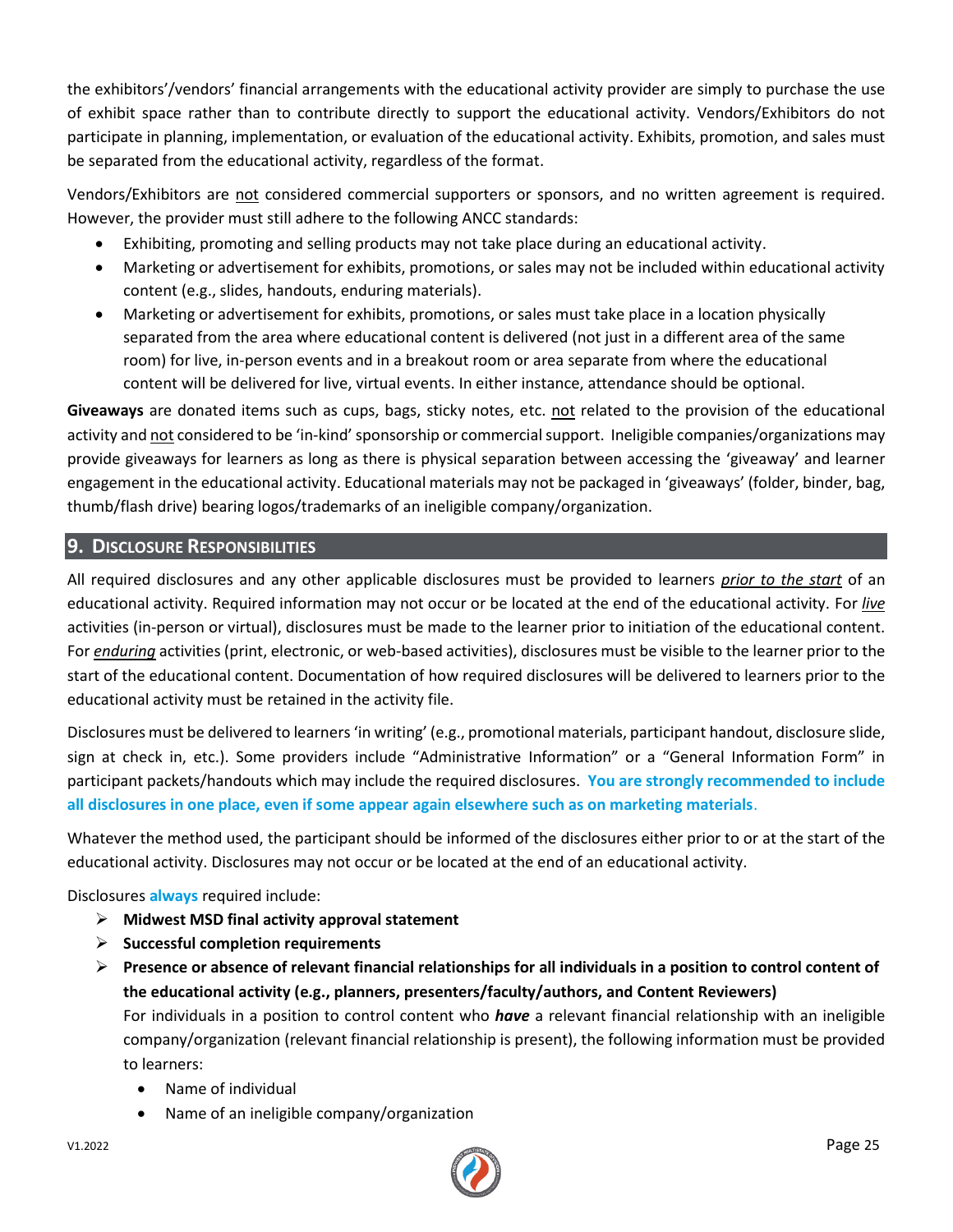- Nature of the relationship the individual has with the ineligible company/organization
- A statement that all relevant financial relationships have been mitigated

For individuals in a position to control content who *do not have* a relevant financial relationship with an ineligible company/organization, the activity provider must inform learners that no relevant financial relationship exists. This should be specific to both the planners and the presenters; i.e., "No relevant financial relationships were identified for any member of the planning committee or presenter/author", not simply "No relevant relationships exist".

Disclosures **required, if applicable to the educational activity,** include:

# ➢ **Commercial support:**

Learners must be informed if an ineligible company/organization provided financial or in-kind support for the educational activity.

# ➢ **Joint Providers:**

Learners must be informed of the provider of the educational activity and all other organizations that participated in the joint planning of the activity, when activities are jointly provided.

➢ **Expiration of enduring materials:**

When educational activities are provided through an enduring format (*e.g., print, electronic, Web-based*), activity providers are required to disclose an expiration date documenting the time period during which contact hours will be awarded. This date must be visible to the learner **prior to the start** of the educational content. The expiration date should be based on the content of the material but cannot exceed 2 years.

#### **Sample disclosure wording is available on the Midwest MSD website.**

# **10. RECORDKEEPING**

Activity records or files must be kept by the provider for at least 6 years in a secure, confidential and retrievable manner. Learners must be able to contact the applicant organization if verification of attendance or a replacement certificate of completion is needed. The Nurse Planner is responsible for assuring that an adequate recordkeeping system is in place.

Each activity file must include the following documents in hardcopy or electronic format:

- Title and location (if live) of activity
- Type of activity format: live, enduring or blended
- Date activity presented
	- o Live: date live activity presented
	- o Enduring: date first offered, expiration date of enduring materials and subsequent review dates
	- o Blended: date of live portion and start and end dates of enduring materials
- Joint Provider Agreement including division of responsibilities, signatures and date, *if applicable*
- Professional practice gap(s) in knowledge, skill, or practice for the target audience
- Evidence validating the professional practice gap(s)
- Description of the target audience
- Summary of data validating the need for the activity
- Educational Planning Form(s) listing learning outcomes, related content outline, learner engagement strategies used, and reference/resources used to develop the content

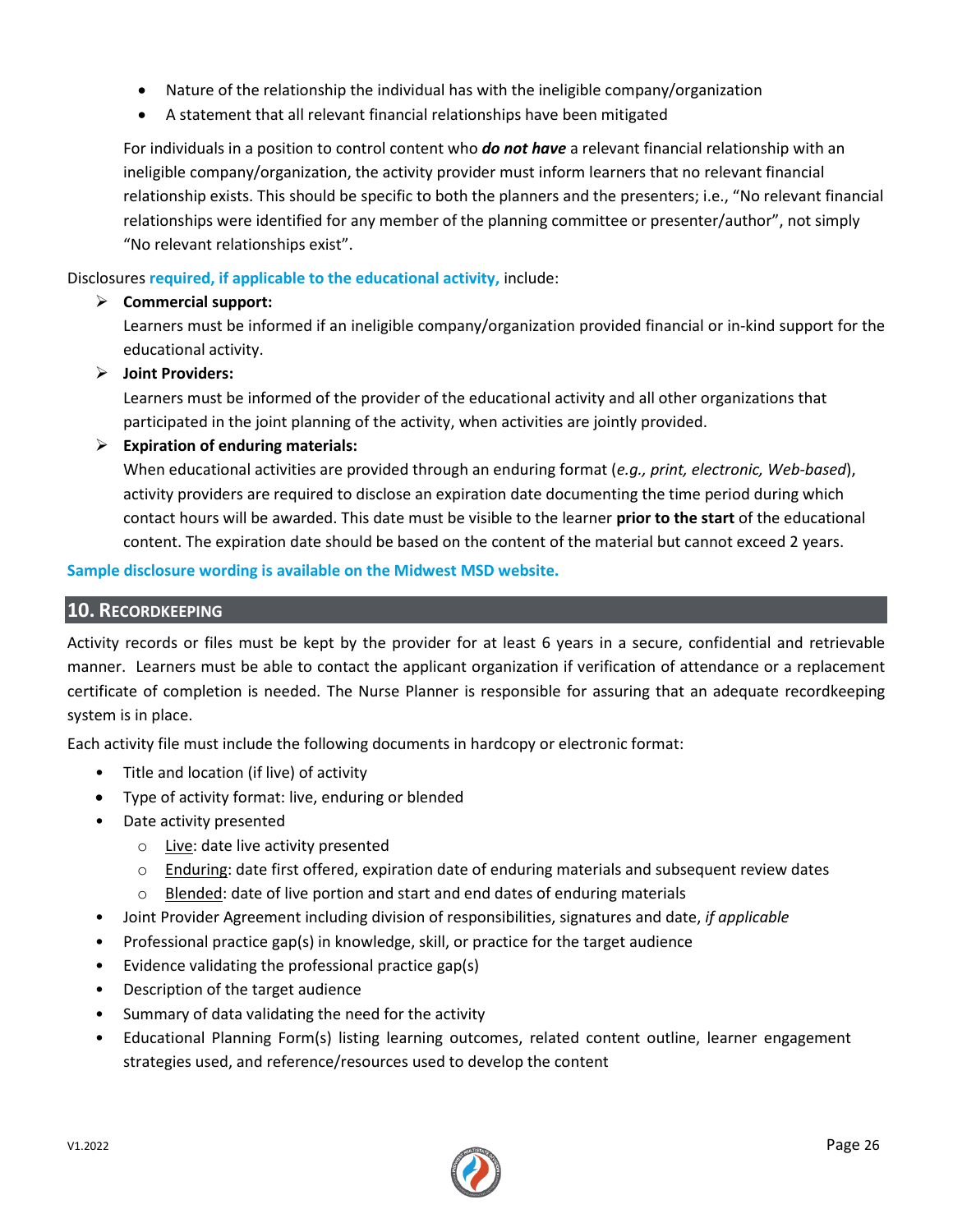- Planner/Presenter Financial Relationship Identification and Mitigation List, showing the names, titles and roles held by each planning committee member (must include identification of the Nurse Planner and content expert(s)) and presenters
- Signed Nurse Planner Biographical Data/Financial Relationship Form for the Nurse Planner involved in the activity
- Signed Planner/Faculty Biographical Data/Financial Relationship Form(s) from planners, presenters/faculty/ authors, and Content Reviewers
- Mitigation of relevant financial relationships for all individuals in position to influence/control educational content, as appropriate
- Number of contact hours awarded for the activity, including method of calculation
- Activity agenda, including all contact hour calculations
- Successful completion requirements
- Methods or process used to verify participation of learners
- Certificate of completion including all required elements
	- Participant name (or line designated to include participant name)
	- Title and date (or completion date) of the educational activity
	- Name and address of provider of the educational activity (Web address acceptable)
	- Number of contact hours awarded
	- Midwest MSD Approval Number
	- Midwest MSD Approval Statement
- Evaluation method used, including a summative evaluation
- Copies of all marketing and promotional materials
- Means of ensuring content integrity in the presence of commercial support, *if applicable*
- Commercial Support Agreement(s) with signatures and date, *if applicable*
- Evidence of providing required disclosures to learners
	- Midwest MSD final activity approval statement
	- Successful completion requirements
	- Presence or Absence of relevant financial relationships for Planners and Presenters/Faculty/ Authors/ Content Reviewers
	- Commercial support (if applicable)
	- Joint providers (if applicable)
	- Expiration date for awarding contact hours (enduring material activities only)
- Participant Roster/Listing including all required elements
	- Participant first and last name
	- Number of contact hours awarded to each
	- Activity Provider name
	- Title of the educational activity
	- Date(s) the educational activity was provided

Applicants should develop a record keeping system that ensures confidentiality, safety, and consistency in record collection. This system should address:

- How records, including records of activities and participant records, are maintained in a secure, confidential and easily retrievable manner (electronic or hard copy), accessible to authorized personnel only for six years
- Identify who is responsible for ensuring records are complete